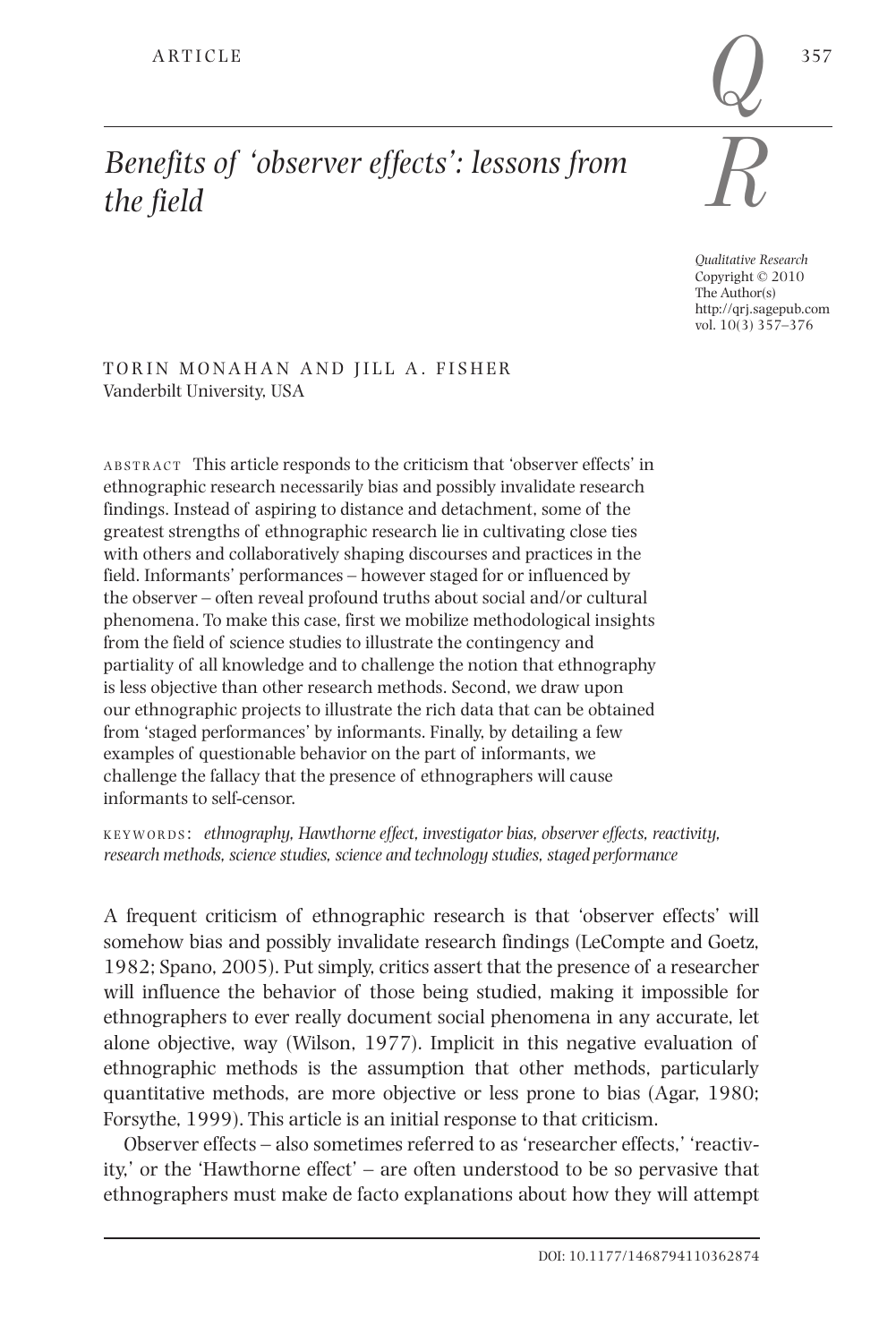to minimize them (McDonald, 2005; Shipman, 1997). By doing so, however, ethnographers effectively legitimize the concern. For instance, a key part of grant proposals is a description of the methods that ethnographers will mobilize to prevent their presence from becoming an intervention or changing the behaviors and activities of those whom they are studying (Agar, 1980).<sup>1</sup> Of course, the implication is that individuals will behave better (e.g., more ethically, more conscientiously, more efficiently) when being observed. In part this concern is a response to ethnographers' relative methodological indifference – unlike researchers using statistical methods – to measuring the extent of any bias introduced or calculating the reliability and validity of their data (Atkinson and Hammersley, 2007). <sup>2</sup> Importantly, observer effects are framed as inevitably bad because they indicate a 'contamination' of the supposedly pure social environment being studied (Hunt, 1985). Some methodologists advise qualitative researchers to hone an awareness of possible observer effects, document them, and incorporate them as caveats into reports on fieldwork (Patton, 2002). Others encourage ethnographers to seek out explicitly evidence of observer effects to better understand – and then mitigate – 'researcher-induced distortions' (e.g., LeCompte and Goetz, 1982; Spano, 2006). The possibility that the ethnographer can both have an effect and *by doing so* tap into valuable and accurate data is seldom explored in contemporary literature on methods (e.g., Speer and Hutchby, 2003).

This article proposes that the capacity of ethnography to shape the discourses and practices being observed can be considered a strength of the method. While outsiders may see the data as 'biased,' ethnographers should be prepared to argue that informants' performances – however staged for or influenced by the observer – often reveal profound truths about social and/or cultural phenomena. To make this case, first we mobilize methodological insights from science studies to illustrate the contingency and partiality of all knowledge, from physics to ethnography, and to challenge the notion that ethnography is inherently less objective than other research methods. This section underscores the points that 'observer effects' (broadly conceived) are unavoidable in knowledge production regardless of the scientific field and that it is the different value that is placed on scientific disciplines that creates hierarchies – as well as criticisms – of particular methods. Second, we draw upon our ethnographic projects to illustrate the rich data that can be obtained from 'staged performances' by informants. <sup>3</sup> In addition, by detailing a few examples of questionable behavior on the part of informants, we challenge the fallacy that the presence of ethnographers will cause informants to self-censor. We are neither suggesting that ethnographers should strive to produce observer effects nor are we arguing that anything goes in qualitative research. Instead, our own experiences in the field convince us that observer effects are not in and of themselves liabilities to ethnographic inquiry. Observer effects can and do generate important data and critical insights.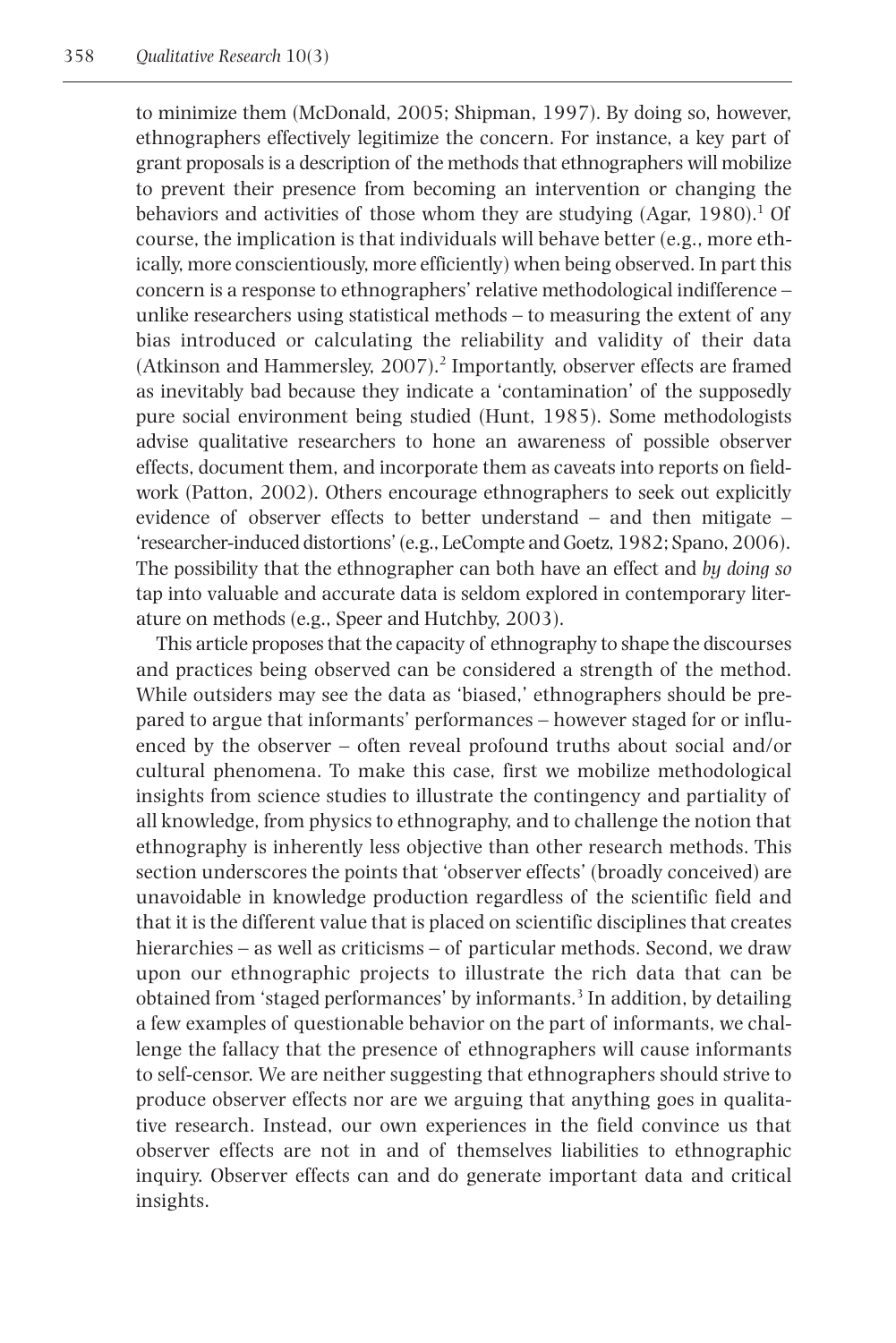## *Methodological insights from science studies*

Scholars working in the sociology of knowledge, science and technology studies (STS), and related fields know that knowledge is not simply made up of pre-existing, exogenous Truths about the natural or social worlds, but is instead produced through the interrelation of competing interests and values, organizational configurations, and material properties and constraints (Hess, 1995; Latour and Woolgar, 1986). In short, knowledge issocially constructed. As feminist scientist Ruth Hubbard (1988: 5) explains, 'Facts aren't just out there. Every fact has a factor, a maker … making facts is a social enterprise'. A crucial part of the scientific enterprise is the methods used in the creation of facts. These methods help to establish the rules that researchers follow within a field and enable distinctions between researchersin different disciplines. Not only do methods provide a blueprint for how to do science, but they also shape the types of questions researchers can pose and the types of facts that are legible within each discipline (Kaplan and Rogers, 1994).

All knowledge and methods for generating facts are not seen as equal. Professional research communities, government agencies, and private industry attach different values to the contribution of each type of science or knowledge, and this influences societal understandings of valuable and less valuable research. The rank ordering of disciples from the 'hardest' natural science (i.e., physics) to the 'softest' social science (i.e., anthropology) is indicative of the hierarchy imposed on fields and methods, with quantitative approaches ruling over qualitative ones (Porter, 1995). Hierarchies are not merely symbolic; in addition to differences in prestige bestowed on each field, practitioners are rewarded salaries and resources concomitant with each discipline's ranking. <sup>4</sup> Moreover, knowledge production in the humanities, especially literature and the arts, is often not even acknowledged as such by those in both the natural and social sciences.

In spite of popular conceptions to the contrary, laboratory and quantitative methods are not more objective or less biased than field and qualitative methods. Mathematics and physics are no less socially constructed than anthropology and sociology (Restivo, 1985; Restivo and Bauchspies, 2006). All knowledge is contingent on the interests of the scientists creating it, the tools and procedures they use to measure the phenomena under investigation, and the analytic frameworks they use to interpret their results (Knorr-Cetina, 1999; Latour and Woolgar, 1986). On one hand, this means that knowledge is always circumscribed by the ability to represent the natural or social worlds. On the other, it means that the beliefs and expectations of researchers or scientific communities have powerful effects on the ability to measure and interpret the world.

An interesting example of the latter can be found in the history of science. Before 19th century science established the basis for current understanding of the mechanics of reproduction, there were many models to explain the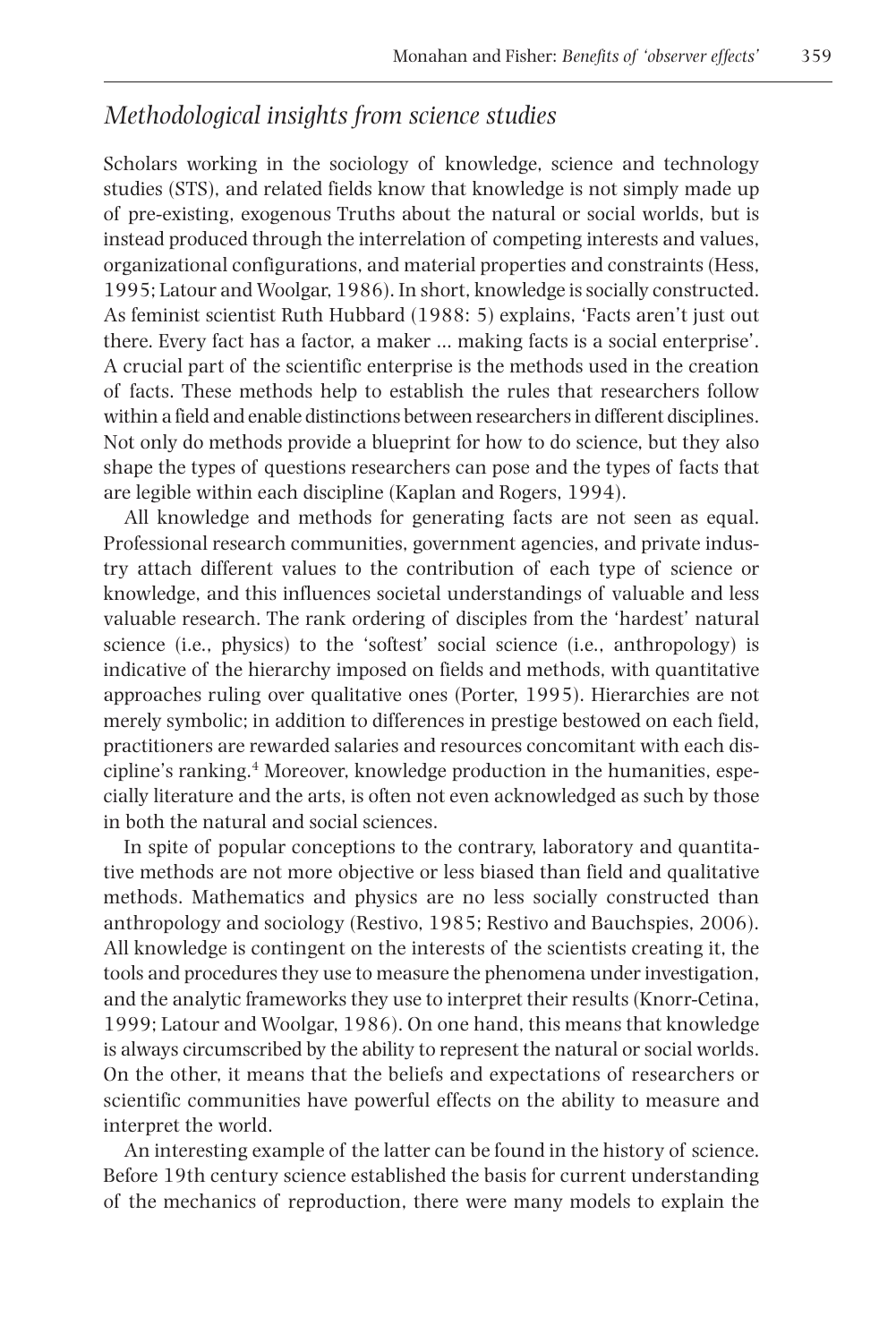differentiation of the sexes (Beldecos et al., 1988; Tuana, 1988). One of the models established by Aristotle was that males have more 'heat' than do females, and it is the presence of heat that accounts for anatomical differences (Tuana, 1988). The question of why one sex would have more heat than the other was 'solved' in the 2nd century when Galen traced the differences to the anatomical structure of veins and arteries attributing heat to the flow of 'pure' blood through the arteries on the right side of the body and the lack of heat to 'impure' blood in veins on the left side of the body. Seed that developed on the right side (in the right testicle and right ovary for instance) would by consequence lead to male offspring, and seed that developed on the left side would become female offspring. This was an inventive anatomical explanation to support a widespread belief about sex differences. What is remarkable about Galen's claim is that it continued to be perpetuated for hundreds of years (until the 17th century) in spite of anatomical evidence to the contrary. As Nancy Tuana (1988: 49) explains:

anatomists persistently held to the view that the female seed was defective because of the impurity of the blood that fed it. Although careful attention to the actual structure of the veins and arteries of the testicles and ovaries would refute this view, anatomists continued to overlook this error … It is perhaps not surprising that even an anatomist as careful as Vesalius would perpetuate such an error. The scientific theory he had inherited demanded this 'fact.' The belief that female seed arose from the 'serous, salty, and acrid' blood of the left testes was the only viable explanation of the perceived differences between women and men.

In other words, explanatory theories shape the perceptions of even the most careful scientists (Denzin, 1989). Observation is inflected with the values and beliefs of the observer in the laboratory and in the field whether the object of inquiry is a molecule, physiology, or human behavior.

This perspective is not unknown in the sciences. As Donna Haraway (1988) points out, 'The only people who end up actually *believing* and, goddess forbid, acting on the ideological doctrines of disembodied scientific objectivity enshrined in elementary textbooks and technoscience booster literature are nonscientists' (p. 576, original emphasis). The field of physics bears out Haraway's point. Specifically, Heisenberg's uncertainty principle acknowledges the impossibility of simultaneously observing, measuring, and representing nature (Lukacs, 2001). The uncertainty principle states that in an effort to gain precision about individual parts of a system, researchers lose precision in their knowledge of the whole system. For example, researchers can measure the momentum of a particle or its position, but both variables cannot be measured at once. The observer effect is the recognition that researchers are interacting with the system, usually through the instruments of measurement, and changing the phenomena being studied. In spite of these caveats, however, the field of physics is not generally thought of as biased. Nor should it be. The point here is that observer effects in physics share obvious similarities to those in ethnography, but ethnographers struggle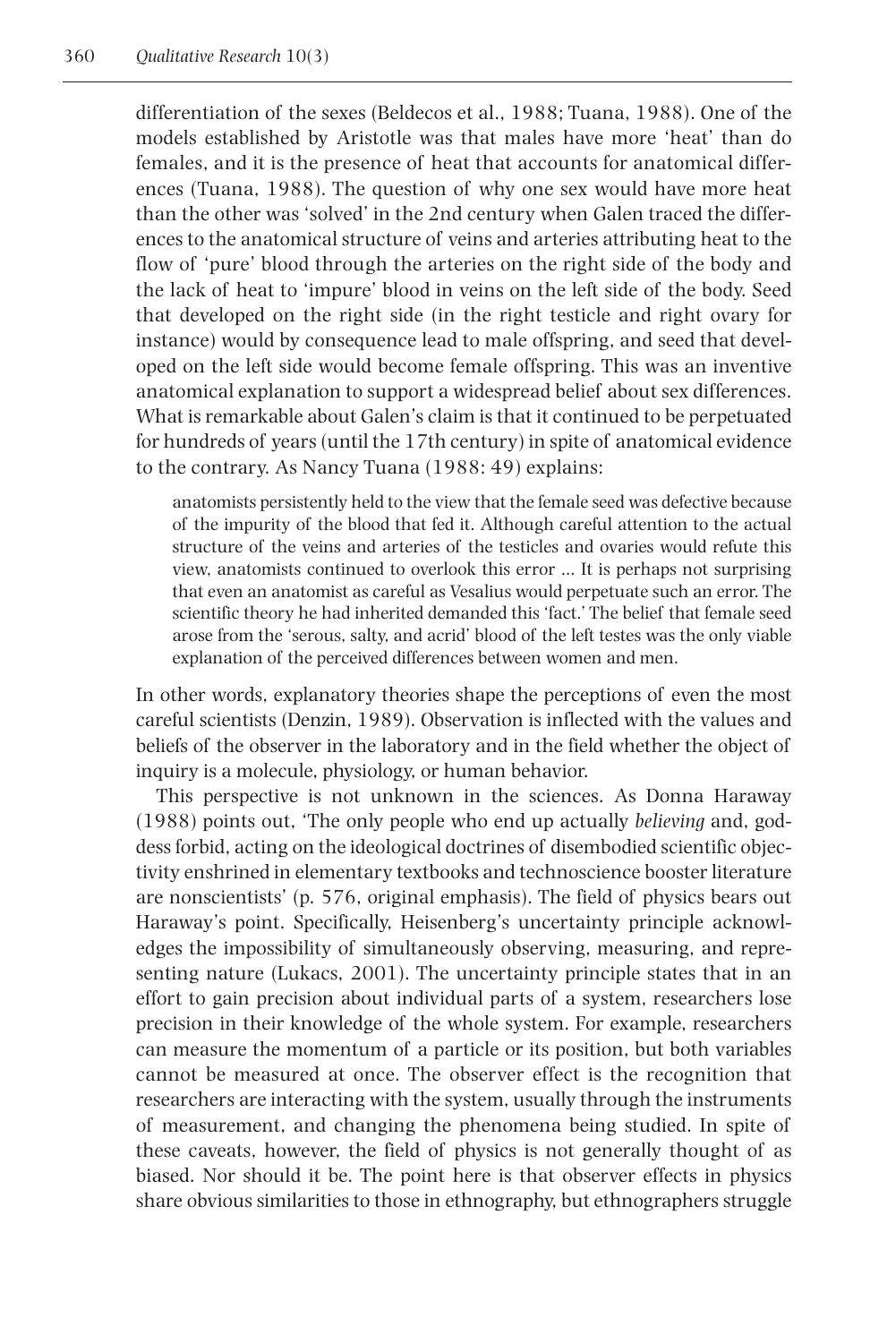more against *outsider claims* that the research is less valid, reliable, generalizable, and so forth than do other scientists. 5

If all pursuits of knowledge invariably have observer effects of some sort, how then can unbiased, objective science ever be achieved? In its purest sense, it cannot. However, this is not the same thing as saying that science is doomed to be biased and subjective. Instead it means that there are limits to scientific representations of Truth. What *all* natural, behavioral, and social sciences do exceedingly well is represent (multiple) truths. Feminist philosophers of science have for decades been critiquing hegemonic conceptions of Truth and advocating for more nuanced theoretical approaches to knowledge production (e.g., Haraway, 1991, 1997; Harding, 1991, 1998; Longino, 1990). A primary component of this orientation to science isthat all perspectives are partial. <sup>6</sup> Because knowledge is created through combinations of disciplinary, methodological, and theoretical approaches, there are limitations to claims that can be made about the natural or social phenomena under investigation. As Sandra Harding (1991) proposes in her model of 'strong objectivity,' knowledge production needs to be inclusive of more and different types of people with differing values and interests to create a more robust set of truth claims.

Just as measuring devices used by physicists provide useful ways of getting at particular truths about the world, so too does ethnography serve as an ideal vehicle for exploring truths about meaning-making practices, social relations, and power (Hess, 2001; Juris, 2008; Wall, 2009). Or more relevant to debates over quantitative and qualitative methods, the questions that can be answered with statistics are different from those to be answered with ethnography, but the limitations of each, not just of ethnography, need to be acknowledged. The entrenchment of hierarchies in evaluating methods is in part a result of professional norms and political and economic motivations that both influence which types of questions are considered most important to society and constrain possible answers to those questions (Woodhouse et al., 2002). Unfortunately, so-called disinterested research that does not disrupt the status quo often supports and reproduces modern social problems, from weapons proliferation to environmental degradation (Monahan, 2008; Restivo, 1988). Building upon this problematization of the possibility of non-biased research, the following sections draw upon empirical examples to respond more directly to the criticism of ethnographic methods as compromised by observer effects.

# *Benefits of informants' 'staged performances'*

Notwithstanding the inherent biases with all methods, a persistent critique of ethnography is that researchers can never obtain access to accurate representations of social phenomena (Wilson, 1977).The very act of mediation, of messy interactions with informants, of partial exposure to group practices somehow contaminates pure data that is always out there, just out of reach. A typical response of ethnographers, especially those operating in the anthropological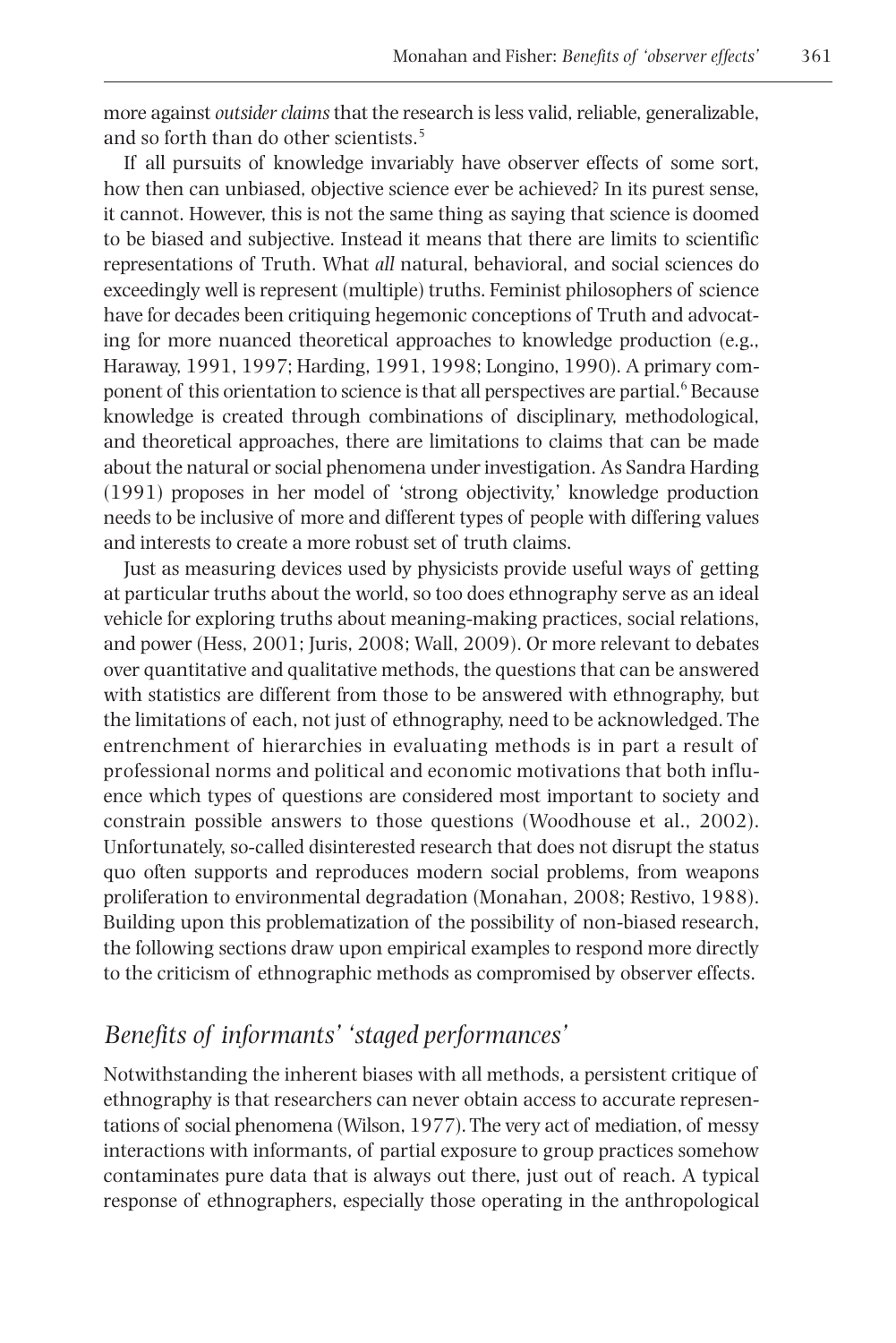tradition, is that with sufficient time, informants will become inured to the presence of the researcher, let down their guard, and behave 'normally' (Geertz, 1973; Stoddart, 1986). According to this defense, which we find mostly persuasive, it is simply too difficult for informants to maintain a façade for researchers for months or years at a stretch. Indeed, with time researchers become integrated into the communities they study so that no façade is necessary because the barriers between researchers and informants become less important than the social practices in which individuals and groups are engaged. This is not the same thing as saying that cultural differences are erased or power differentials neutralized. Instead, the ethnographer comes to realize that his or her project is – and always was – subordinate to the relations, functions, and logics of the community being studied, and that communities find places for researchers and assign meaning to their activities (Emerson et al., 1995). Put simply, informants have agency and will exercise it to make sense of and influence researchers and research results. The responses of communities to researchers are important data in and of themselves, revealing a great deal about the communities being studied.

From a positivist perspective, the very fact of informant responses to or engagement with ethnographers taints the data (Burawoy, 1991; Denzin and Lincoln, 2000). Thus, some researchers are haunted by the rich ethnographic material they have obtained and are plagued with existential misgivings that informants were simply staging 'false' performances for the researcher's benefit. For instance, Charles Bosk (2001: 204), reflecting on his research in US medical settings, confesses:

I have been blessed and cursed with 'theatrical' natives with more than enough savvy to figure out my interests. Those disciplinings that modeled the surgical conscience … and those tortured, quasi-religious meditations on the ethics of genetics and its applications … – how genuine were they really? Might they have not taken place if I had been absent and subjects felt no obligation to show just how seriously they took those obligations in which I was most interested? I did not much entertain these doubts at the time of the fieldwork. The data were often too good to question in this way. But now I wonderif I need to reconsider how an attentive audience of one with a tape recorder or stenographer's notebook, taking down every word, might cause a self-conscious subject to play his or her social role 'over the top.'

Bosk's implication is that if performances are staged or scripted in response to the presence of an ethnographer, then the data are suspect and should probably be discarded. This is a troubling conclusion for us for a few reasons. It presumes that 'natives' are fixed in their social settings and that their beliefs are held constant, unless – and until – they are compelled to perform for the visiting researcher. <sup>7</sup> This underplays and therefore undervaluesthe *constant*reconstruction of cultural meanings and group identities that occurs through engagement with a steady stream of outsiders and insiders, policies and practices, technologies and symbols, and so on.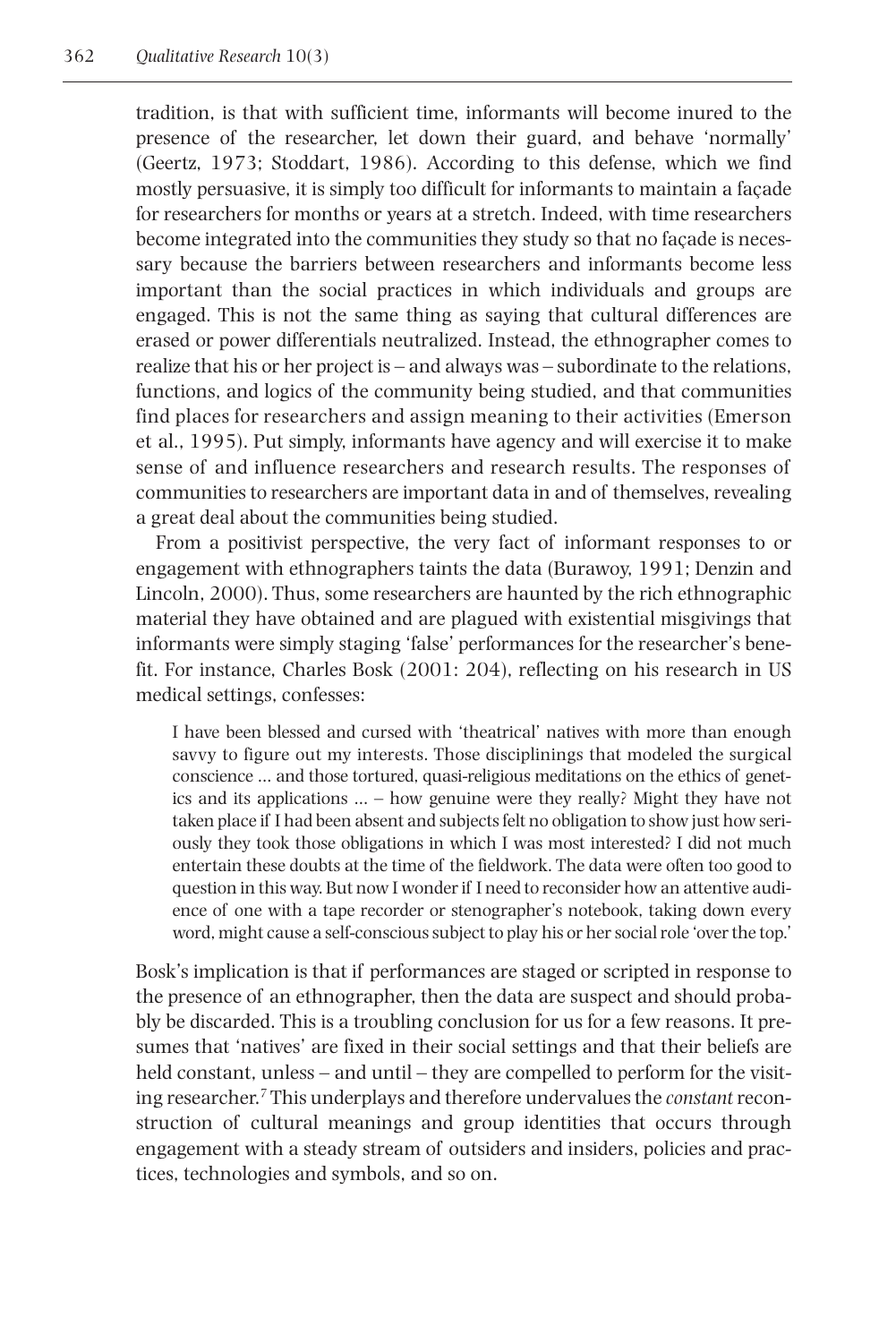Meaning is not out there to be found by the researcher; it is continuously made and remade through social practice and the give-and-take of social interaction, including interaction with the researcher. As Emerson et al. (1995: 3– 4) explain:

The task of the ethnographer is not to determine 'the truth' but to reveal the multiple truths apparent in others' lives … Relationships between the field researcher and people in the setting do not so much disrupt or alter ongoing patterns of social interaction as reveal the terms and bases on which people form social ties in the first place … Through participation, the field researcher sees first-hand and up close how people grapple with uncertainty and confusion, how meanings emerge through talk and collective action, how understandings and interpretations change over time. In all these ways, the fieldworker's closeness to others' daily lives and activities heightens sensitivity to social life as process.

Therefore, some of the greatest strengths of ethnographic research lie in cultivating close ties with others and dispelling the illusion that robust data are best achieved through distance. As Casper Jensen and Peter Lauritsen (2005) elucidate, 'The traditional social scientist wants to keep his strength by staying distanced … these strategies are misplaced. Arguably, the problem of the social scientist is not that his connections are too many and too strong, but that they are too few and fragile' (p. 72).

'Staged performances' are important because they are deeply revealing of how individuals perceive themselves and would like to be perceived. Developing close relationships with informants, while not necessary for witnessing and interpreting performances, can certainly assist researchers in grasping the many intended – and sometimes contradictory – messages behind such plays. Rather than invalidate or cautiously tolerate data derived from staged performances, we embrace such data – not as a representation of any singular Truth, necessarily, but as rich symbolic texts that lend themselves to multiple interpretations and provide critical insights into the cultures being studied. It is important to remember that observations are data to be interpreted, not the 'results' themselves of the study, and as such, data need to be analysed by the ethnographer in light of the context in which they were generated.

Take for example the following description of a performance staged for one of us (TM) by transportation engineers in the US. This study was designed to document the surveillance capabilities of intelligent transportation systems (ITS), which include the integration of a complex array of technological systems, ranging from video cameras on streets and highways, to license-plate recognition systems, to sensors embedded in roads to detect the speed, flow, and density of automobile traffic (Monahan, 2007). The primary objective of such systems is to increase the throughput of vehicles on streets and highways, using smart technologies to rationalize traffic flow rather than building new lanes or roadways. While it is not the everyday interest of ITS engineers, these systems also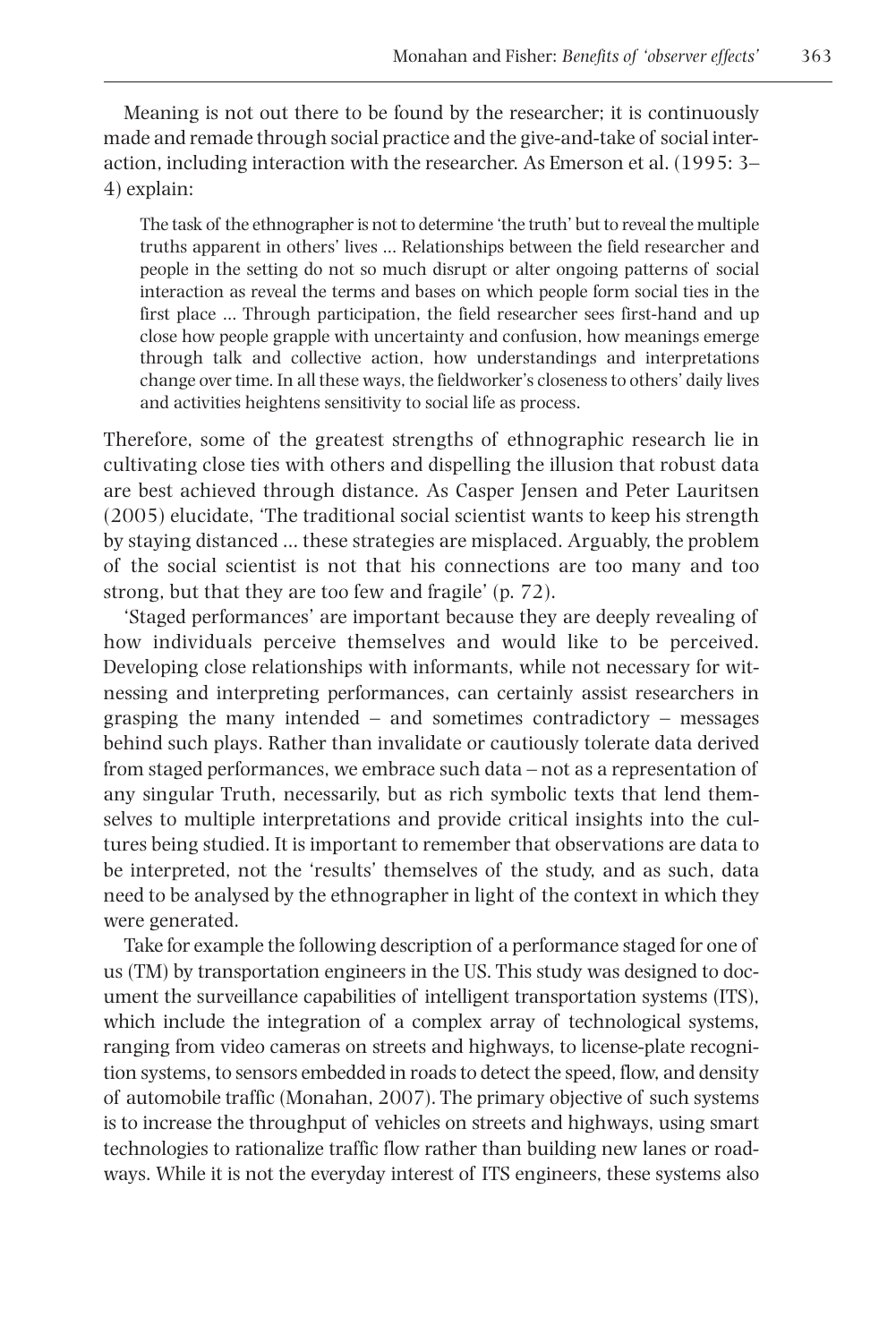enable a host of surveillance possibilities, from monitoring individuals and their movements, to collecting aggregate data on commuters, to assisting the police with criminal investigations. The performance staged by engineers was intended to alleviate any concerns that the researcher might have about the surveillance functions of the systems the engineers oversaw.

Near the end of an observational session and interview with three ITS engineers in their control room, one of the engineers prompted another to demonstrate for me something they had programmed into their video surveillance system. The engineer who was addressed said 'Oh yeah,' seemingly glad that his colleague reminded him, and then pulled up live video footage from an intersection. After punching a few buttons, he asked me to watch what happened when he turned the camera and zoomed-in to look into the window of a nearby apartment building. The other engineer explained:

So the camera … it's on the southeast corner and that's an apartment complex that's kind of northeast there, and as he zooms in you'll notice that whole corner, the image just goes away. It just blurs it out.

When he got close to being able to see people in the apartment, a gray splotch emerged suddenly on the screen, obscuring the view into the apartment. They demonstrated for me what they could see both with and then without the software-based privacy protection. While providing claims that the camera had the software embedded in it, they still had the capability to alter the configuration remotely, turning it on or off. The reason they gave for programming the privacy patch was that they did not want to accidentally see people in their places of residence, which occasionally happened when the system lost power and the cameras moved into a default position – pointing right at people's windows.

This was clearly a performance for my benefit rather than something that the engineers do on their own when no outsiders are present. It was intended to communicate to me that they really care about privacy and are not interested in scrutinizing people, just analyzing and optimizing traffic flow. This shows, in part, that they know that people are concerned about potential threats to privacy, which is not something I even mentioned, and that they know that their systems look like surveillance systems that could compromise individual privacy. Thus, the performance also revealed that the engineers conceive of surveillance as being about scrutinizing individuals, especially in private places, instead of seeing surveillance as being more about the scrutiny and control of people more generally, perhaps even in groups. Finally, because they have the capability of activating and deactivating the privacy protections at will, and they were not trepidatious about letting me know that, I learned that they believe that they should be trusted and that they feel capable of shouldering that responsibility. Without the performance, it would have been much more difficult to obtain these data. Still, one cannot say that these findings are corrupt because they were given freely with a purpose in mind, namely of influencing the researcher and his interpretations. As with all data,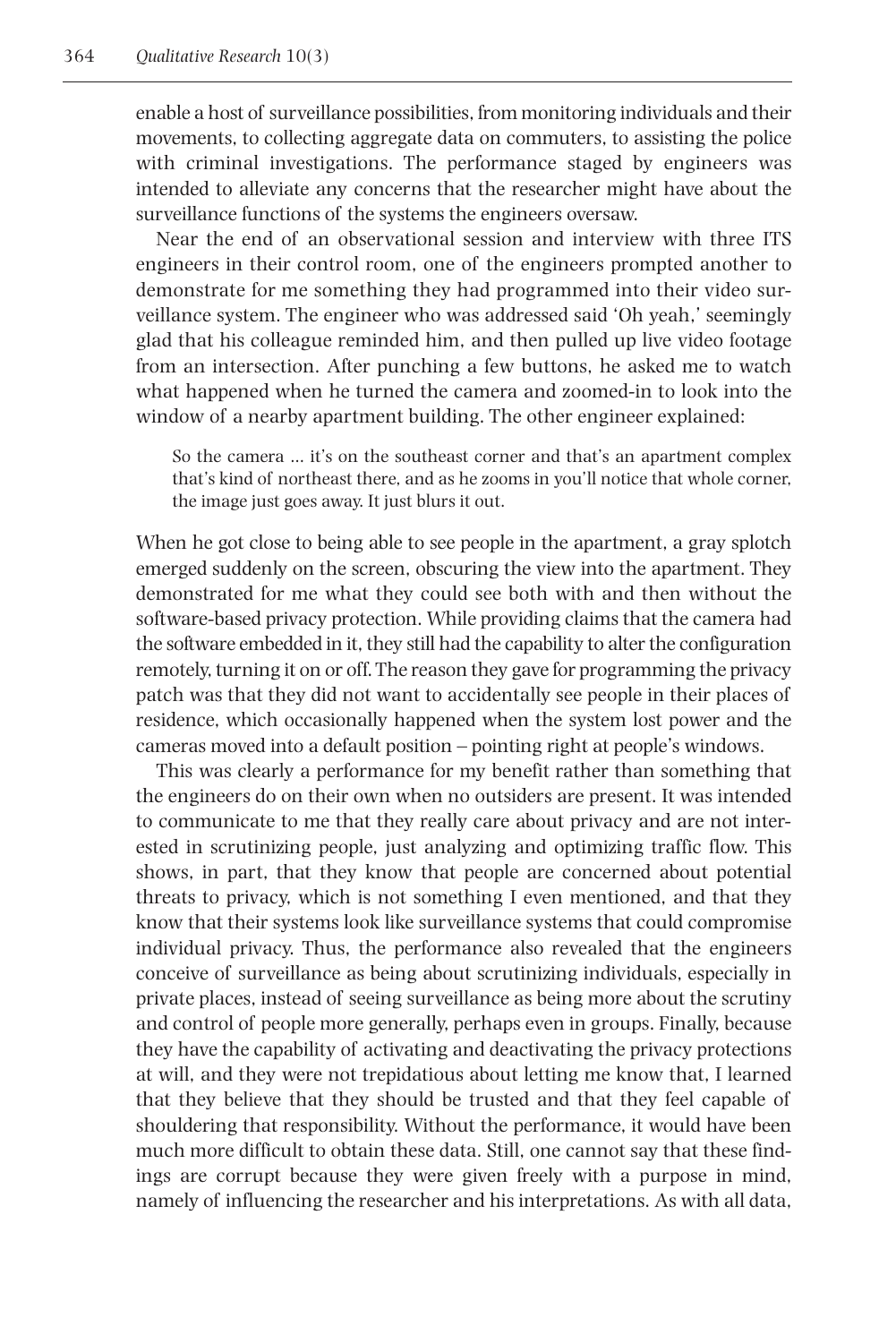qualitative or quantitative, these data require interpretation, which is the task of the researcher, the research community, and any other readers.

A second example of a staged performance was witnessed by one of us(JF) as part of research on the clinical trialsindustry. The purpose of the project wasto explore the implications of the pharmaceutical industry's outsourcing of drug studies to private practices and for-profit research facilities in the US (Fisher, 2009). Part of the focus of the study was to better understand the process of informed consent, including how consent forms were explained and administered and how human subjects made decisions about participating in pharmaceutical clinical trials (Fisher, 2006). The staged performance occurred when a physician invited me to observe the informed consent visit of an elderly woman and her son who were considering enrolling the woman in a clinical trial to test the safety of an investigational treatment for Alzheimer's Disease.

After the woman and her son had left the physician's office (having signed the consent form), the physician turned to me and asked me to pretend that I was a clerk from the US Food and Drug Administration (FDA) and to evaluate the informed consent process.That this wasthe first thing he said to me following the session reveals the extent to which he was aware of my presence and likely performing, at least in part, for me. While one might question how the informed consent visit might have gone had I not been present, any observer effects that occurred do not, however, compromise the data. Because I was not representing the FDA, it did not matter how the informed consent visit went in a technical sense (which was more or less flawless); I was not there to evaluate the physician. Instead, my purpose was to understand issues pertaining to informed consent. The physician's staged performance did not diminish the importance of the insights I gleaned from the observation.

Specifically, the single most interesting finding from this interaction was the conflict between why the woman and her son had come to the clinic that day – in hopes of finding a miracle cure for the woman – and the purpose of the study – to determine if the treatment wassafe enough to continue its clinical development. Scholars have discussed 'therapeutic misconceptions' that accompany participation in medical research (Appelbaum and Lidz, 2008), especially safety studies which are also known as Phase I trials. This occurs when potential human subjects believe that the clinical trial will have a therapeutic benefit for their condition when in fact the study is not designed to provide a benefit (as was the case with the Alzheimer's trial) or when the efficacy of the treatment is the very purpose of the study. There are often concerns that researchers or clinicians are not doing their part to minimize the occurrence of therapeutic misconceptions because it might be in their interest not to correct subjects' misunderstandings about the purpose of the studies. In the case of the informed consent visit I observed, the physician was very careful about explaining and reiterating that the study would not improve the woman's condition. Nonetheless, the son continued to search for some benefit to his mother if she were to participate. He settled in the end on the diagnostic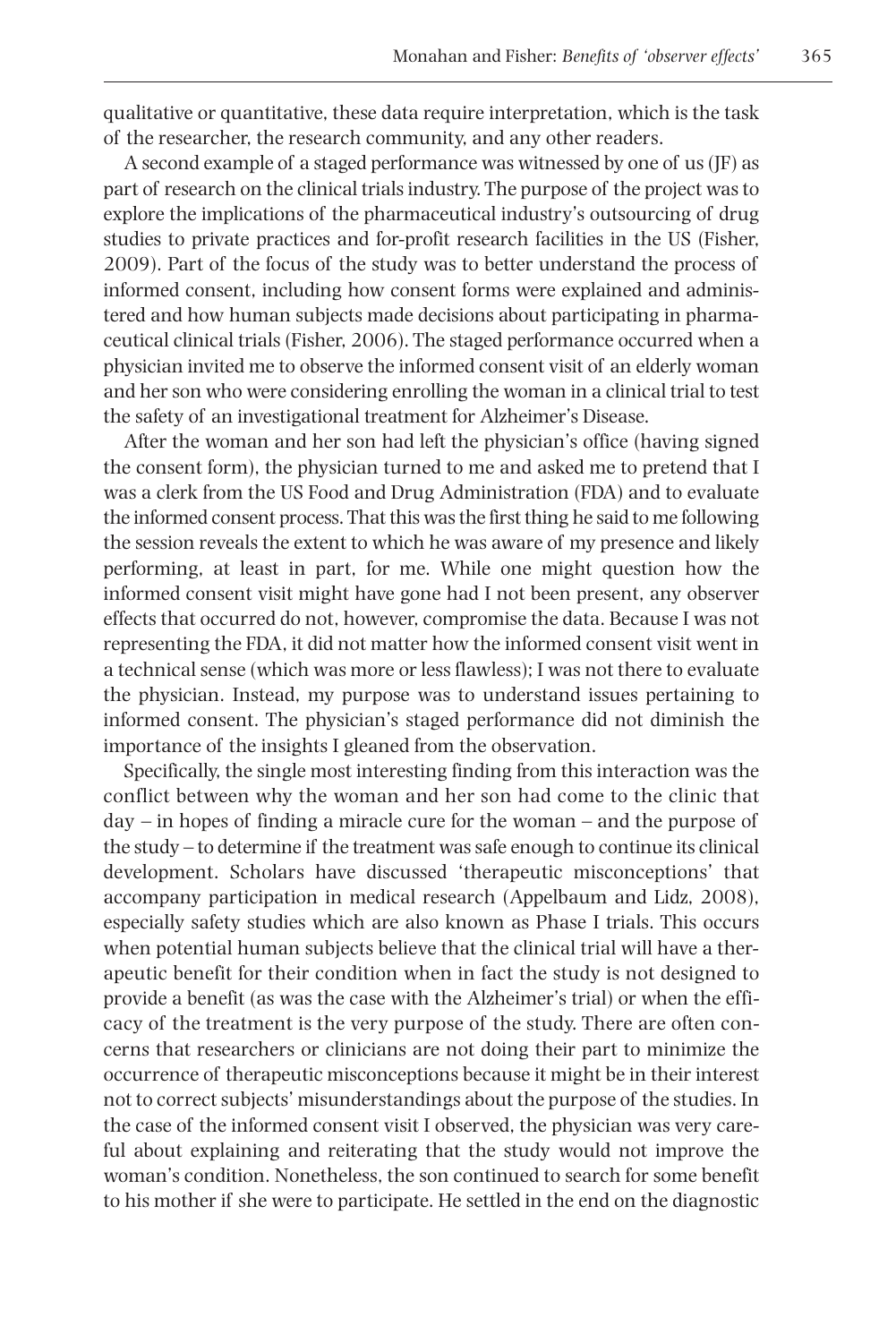benefits to the woman as a way to justify her enrollment in the study in spite of the lack of therapeutic benefit. In other words, what this interaction revealed was that even when observer effects could be said to be happening, much can still be learned from the observation.

What is important is that ethnographers interpret their data in light of the possibility that their informants are engaging in staged performances. In both of these examples, critical insights into the research questions were given. In the first case, ITS engineers demonstrated the ability of the technology to be used as a surveillance tool, their awareness of privacy concerns that are raised by this potential application of traffic cameras, and their conviction that they should be trusted. In the second case, the physician being on his best behavior could not mitigate the risk of potential subjects misunderstanding the purpose of clinical trials, which reveals how complex and delicate the informed consent process can be. Additionally, observer effects involving the putting forth of good behavior have the potential to expose the pervasiveness and even naturalization of less than desirable behaviors or interactions, which is the area we turn to next.

## *Refuting the fallacy of informant self-censoring*

Often when US funding agencies receive grant proposals for projects that will use ethnographic methods, some reviewers will complain that informants will act differently in front of researchers, that they will censor themselves and be on their best behavior, therefore attenuating the validity of the data obtained (Agar, 1980). <sup>8</sup> Such comments, which are intended to influence study designs and funding outcomes, embody both explicit and implicit truth claims. The explicit claims are that observer effects will occur and that every effort should be taken to minimize them; the implicit claims are that this kind of bias is unique to ethnographic research, that it is bad because it prevents access to 'pure' data, and that other methods – particularly quantitative ones – are more scientific because they are not subject to these particular risks of data corruption.

Whereas we discussed the biases inherent in all research activities in the first section of this article, the goal of this section is to question the veracity of claims about self-censorship and good behavior by research subjects. Drawing upon a few examples from our research projects, we illustrate that informants tend to show little compunction about behaving unethically or making discriminatory statements in the presence of researchers. It may be the case, still, that they are trying to be on their best behavior, but their best behavior sometimes leaves a lot to be desired and, more importantly, provides insight into their understanding of their roles in relation to others. One could argue that questionable behavior in front of researchers is a *more valid* research finding than self-reporting or other measures because it is what cannot be contained by, or what subjects choose not to hide through, self-censorship.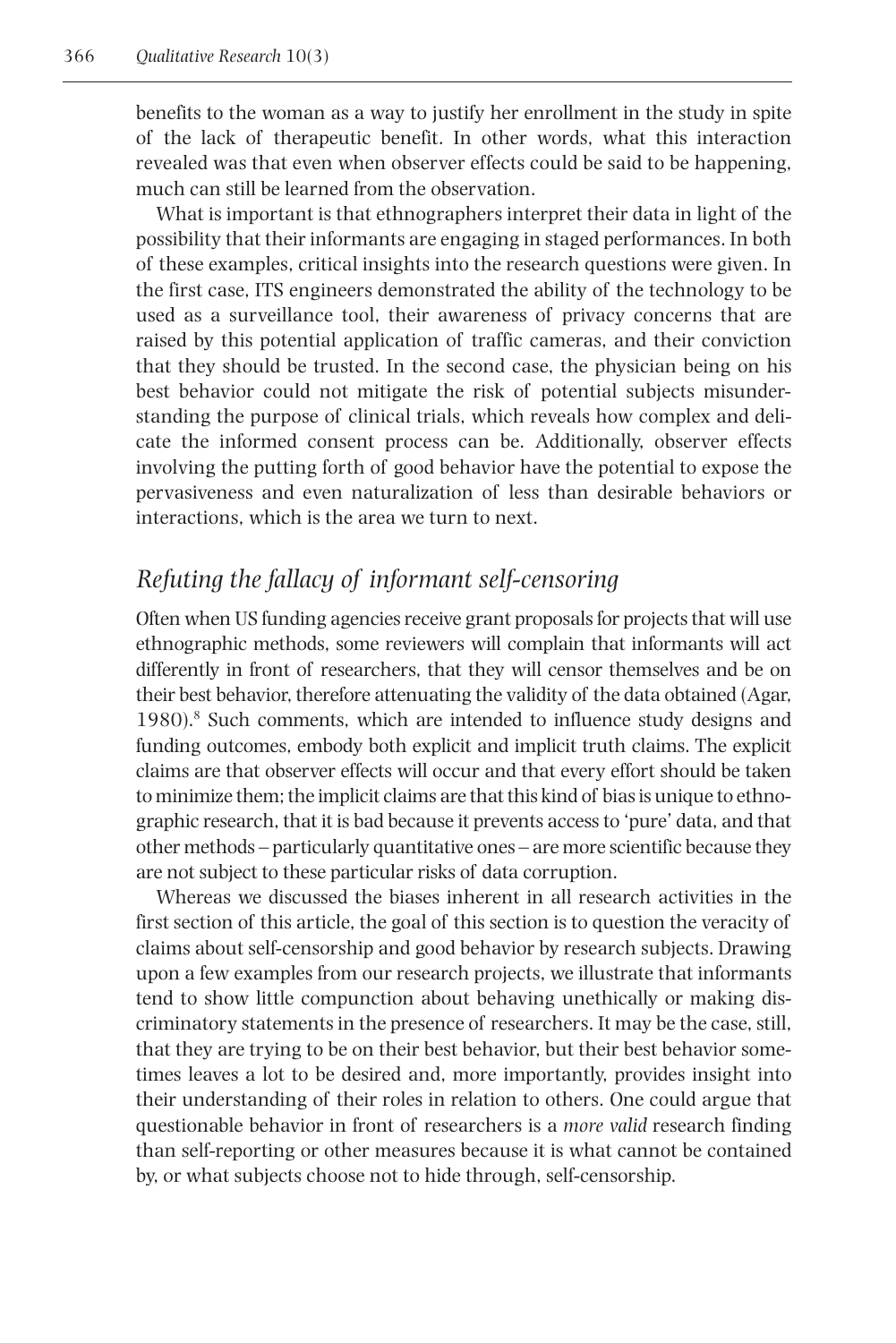For example, in a collaborative ethnographic research project of ours, we witnessed a medical procedure where a physician's failure to inform his patient – even in the presence of outside researchers observing the consent conference – may have endangered the patient. For this project, we were studying the use of new identification and tracking technologies in hospitals (Fisher and Monahan, 2008). One of the more exotic technologies being used is a radio-frequency identification (RFID) human implant, which is inserted into the triceps region of patients' arms. Once the chip is implanted, it can be scanned at close range by hand-held readers at hospitals to obtain a unique identifying number, which can then be used to access a patient's health records. The ostensible value of such a system isthat if a patient with an RFID implant arrives at a hospital and is unable to communicate with hospital staff, then the number communicated by the implant will give staff access to a patient's name, medical history, allergies, and so on, so that rapid and appropriate treatment can be provided (Monahan and Wall, 2007). During a visit to one of our fieldsites, we observed and interviewed an elderly patient being implanted with one of these chips.

We were already present in the physician's office when the patient arrived. We requested and received permission to interview the patient and physician and observe the implant procedure, and we obtained informed consent from both the physician and patient. At the same time, the physician pushed a series of 'release' forms at the patient but did not explain them or tell the patient how the medical device worked or what its limitations were. The patient, who was an energetic and voluble man in his 90s, signed the release forms without reading them. When we asked why he was electing to be implanted, he told us a frightening story about collapsing in his home four months earlier and being unable to dial 911 or call for help. Someone finally did call paramedics, who came and took him to the hospital, where he eventually recovered. Medical staff at the hospital then convinced him to participate in a study on RFID implants. As the patient's narrative unfolded, all in the presence of the physician doing the procedure, it became clear that the patient believed that the implant would direct medical assistance to him in the future, should he ever collapse again and be unable to call for help. This is not how the technology works, however. It does not read vital signs; it does not have a locator device, such as a global positioning system unit; and it does not transmit information at all without the very close presence (lessthan 3 feet) of an RFID reader.Thus, because the patient thought that the technology would automatically send for help in the future, he might be less likely to struggle to reach a phone and dial 911. In short, he could be placed in greater danger with the implant than without it. The physician implanted the chip anyhow.

What is remarkable about this scene, especially for purposes of this discussion of self-censorship and best behavior on the part of those being studied, is that the physician heard from the patient everything that we did, but he chose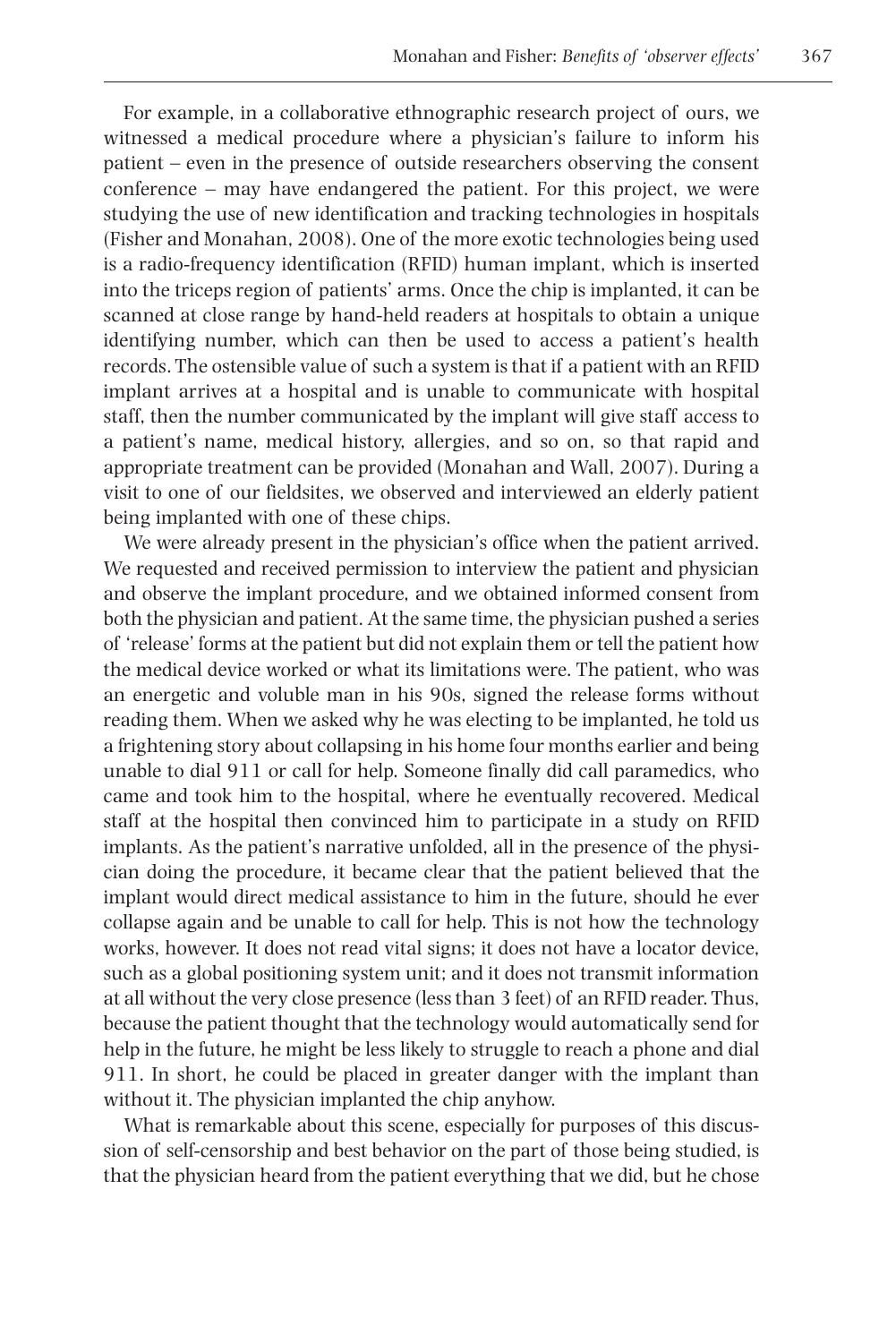not to correct the patient. For whatever reason, the physician was not particularly concerned about the fact that the patient had a profound misunderstanding about the capabilities of the technology or that the patient might be placed in greater physical danger later as a result. This is consistent with other evidence about 'normal' misbehavior that happens in the context of medical care or research (DeVries et al., 2006; Ziebland et al., 2007). It may be the case that self-censorship was occurring and that this was better-than-usual behavior for the physician, but one cannot say that observer effects prevented interesting and important data from being divulged. 9

In another example from the clinical trials industry study described in the previous section, physicians and research staff were unguarded about their perceptions of human subjects based on gender, race, and class differences. Participation in pharmaceutical clinical trials is stratified with the poor and racial minorities enrolling in the riskiest drug studies and middle-class and whites enrolling in studies that have the most potential for personal benefit (Fisher, 2009). Given these inequalities, research staff rationalize the distribution of risk and burden by mapping it onto stereotyped characteristics of different groups. For example, poor women and women of color were often portrayed problematically as leading disorganized lives that are prone to crisis, being unreliable because of lack of transportation, and being irresponsible for having 'too many' children. I (JF) heard statements from research staff such as the following: 'Lots of times poor women have children attached to them, and it makes it a lot harder [to complete studies]' and

I would love to be able to go to our county hospital which is *overrun* by women who have lots of unplanned pregnancies and say, 'Line up, come on over here, and let us do this for you [sterilize you].' … Maybe sometimes it's unfair [to say, but] you have to have women who can understand *their* commitment toward the clinical trial that they're participating in. I mean it's not all about what *we* can do for *you*.

Likewise, differences in the participation among racial groups in clinical trials were described in equally problematic ways. Compared to white participants, research staff argue that Asians are non-altruistic, blacks are suspicious, and Hispanics are very compliant (Fisher, 2009).

This indicates that the presence of an ethnographer does not automatically trigger informants to become politically correct. Yet, based on the body language of most of my informants who talked about perceived differences among potential human subjects and the care with which they seemed to be choosing their words, I got the strong impression that they were trying to be on their best, most PC behavior. What does this mean for observer effects and how one can interpret these data? On one hand, the views of my informants can be seen as simply biased – and sometimes classist or racist – statements they made that reveal something only about the person making these claims. On the other hand, however, these perceptions of potential subjects become normalized and perpetuate certain enrollment practices and by doing so have real effects. For example, research staff shared with me that they saw it as their duty to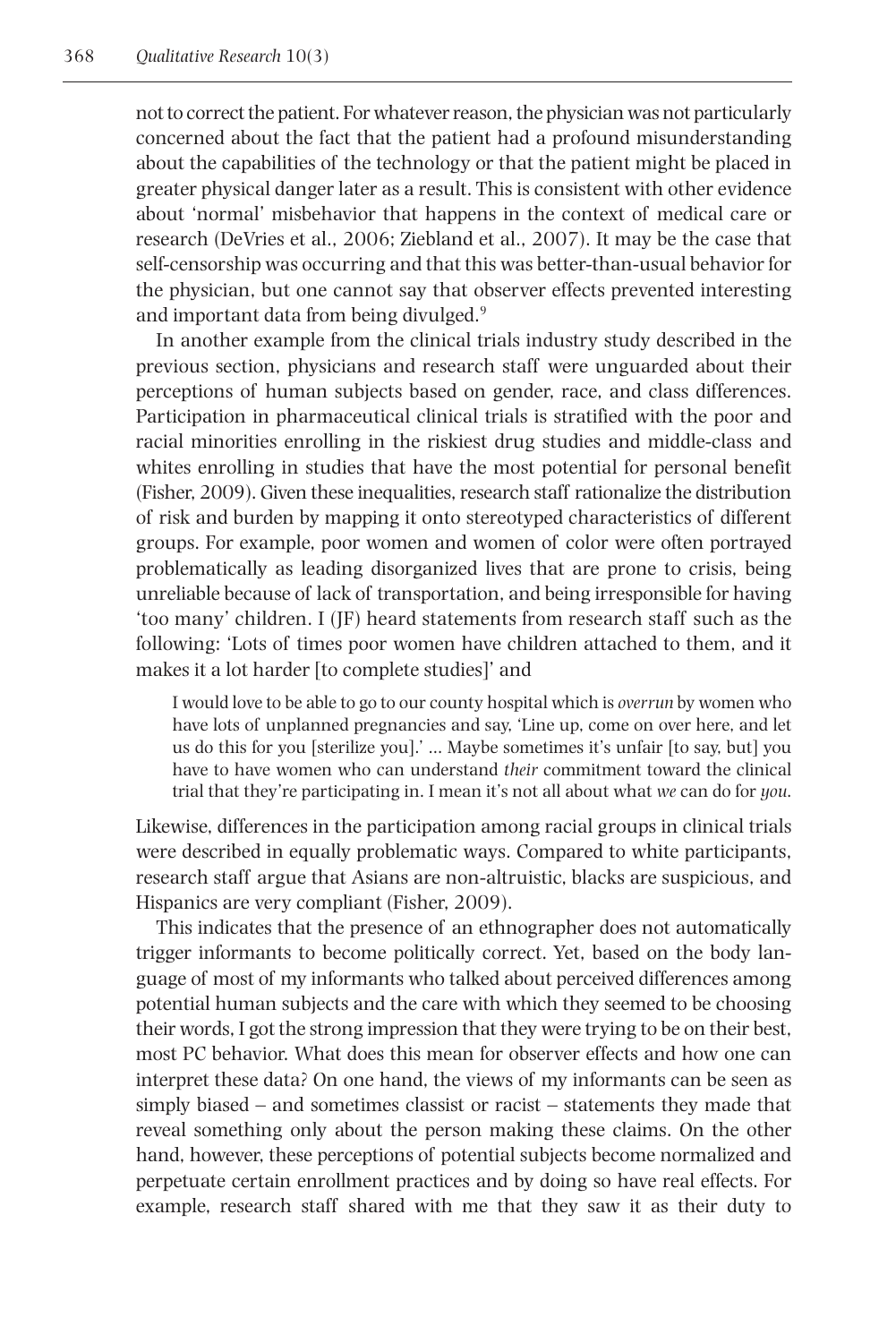persuade people not to enroll in clinical trials when the staff did not think they were 'capable' of being committed, dependable study subjects. One staff member explained that she frequently used this technique on low-income women interested in participating in pharmaceutical studies:

Usually you try to give them enough information that they [decide not to participate] themselves, you know? Maybe I'll say to you, 'Well, I don't know these hours are not going to coincide with your work or with your lifestyle, you know?' Or 'You've got such bad veins that I really don't recommend you get in this study, you know?' You look for something to kind of sway the thing [decision] to go in the other direction [of not participating] … They are not going to make it [through the end of the study] because they don't have the tools to do it. And you don't want to tell them [that] you don't feel that they're mentally capable.

Thus, perceptions of research staff determine who may be allowed to enroll in clinical trials. In spite of any tendency for informants to self-censor, research staff revealed what they believe is acceptable to say about different gender, racial, and class groups to an outsider and how these beliefs shape their practices.  $^{10}$ 

Negotiating observer effects such as the ones presented here requires interpretation on the part of ethnographers. In the example of the RFID implant, the question should not be how badly would the physician act without the ethnographers present (the answer to which might be that he would have acted the same). Instead, it presents an interesting moment in the relationship of the physician to the patient *because*the ethnographers were present. Had we not questioned the patient about why he was agreeing to get the implant, the physician may never have heard the extent to which the patient was confused about the implant's function. Nonetheless, the interaction illustrated a surprising lack of responsibility on the part of the physician to inform the patient and protect his safety. Likewise, in the clinical trials example, the task was for the ethnographer to map the larger trends in clinical trial participation onto the attitudes of research staff. What would be an ineffective – and certainly biased – approach would be to seek a definitive answer from informants about the stratified differences in drug study participation. Instead, the goal of ethnography is to interpret and make meaning out of the relationships among groups being studied. In both examples, if what we witnessed was informants being on their best behavior, we can interpret our observations accordingly to make claims about what informants' concerns are for how ethnographers or others might perceive them and the waysin which they may or may not be trying to make themselves look better.

### *Conclusion*

There are politics involved whenever claims are made about the strengths or weaknesses of particular research methods. This can be seen when qualitative researchers question the practical significance of 'statistically significant' findings by quantitative researchers, or when they say that quantitative research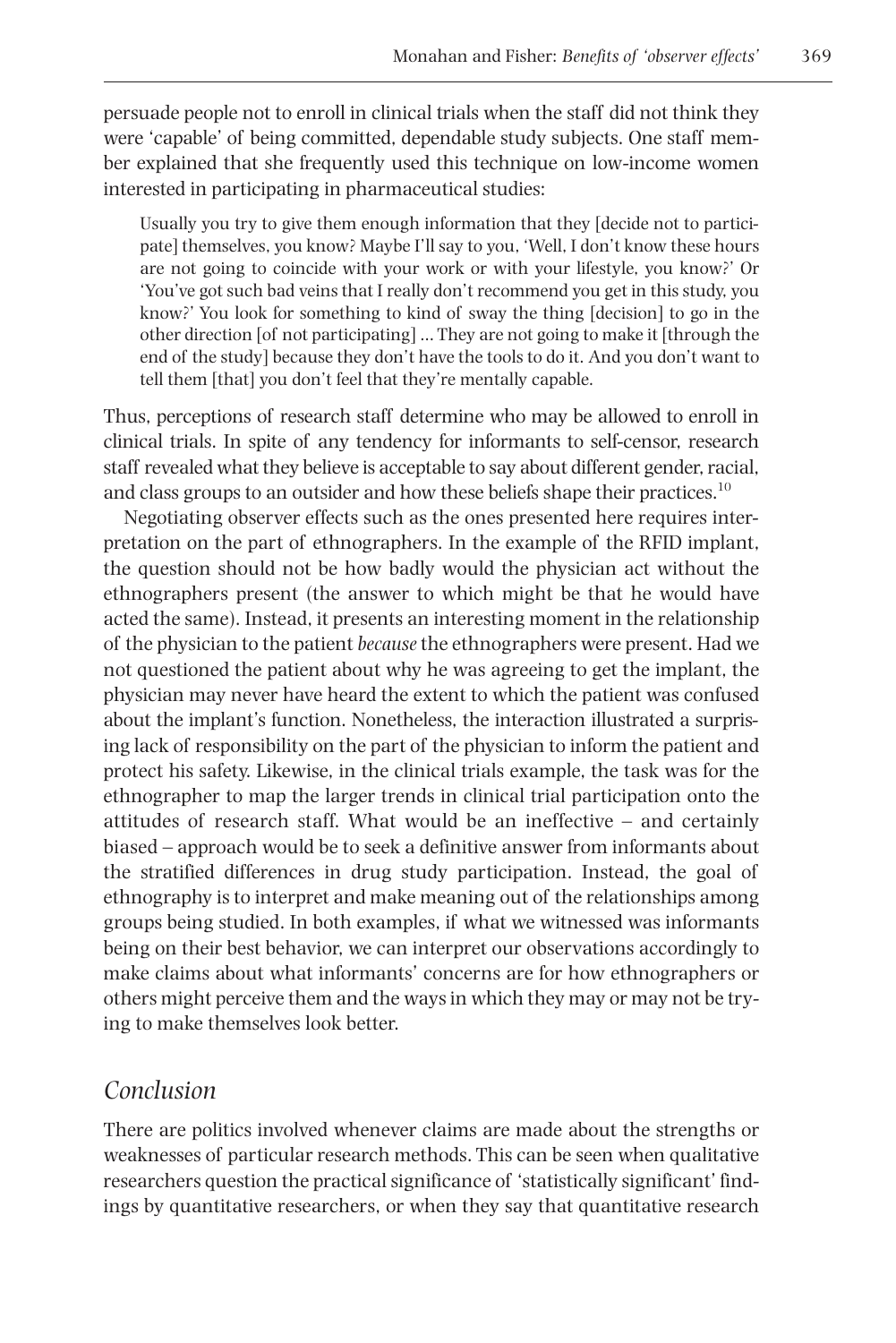is simply unable to access or understand the local meanings that subjects attach to social phenomena. Similarly, when researchers in the quantitative tradition refer to qualitative research as 'anecdotal,' 'without validity,' or subject to a host of biases, such as 'observer effects,' these may be legitimate concerns about the accuracy and generalizability of data, but they are also territorial efforts to discredit those working in qualitative methodological traditions (Forsythe, 1999; Wilson, 1977). Our position is that all research methods possess inherent biases, but that the hegemonic value system for social science research is that of scientism – a system that aspires toward value-free, objective findings while denying that this is a biased, partial, and exclusionary form of knowledge production. Qualitative research is often falsely assumed to be less objective and more prone to bias than are quantitative approaches.

Ironically, when ethnographers take seriously the injunction to minimize observer effects, they may be restricting their access to rich data in the field. If the keys to successful ethnographic research are gaining access to fieldsites, developing rapport with informants, and obtaining insider status (Fox, 2004), then the scientistic move toward distance and separation pulls ethnographers out of their element, thereby privileging modes of discrete data extraction over engaged, collaborative participant observation. Efforts by ethnographers to minimize observer effects not only lend validity to the critique that bias and data-corruption are occurring, but they also impose artificial constraints upon fieldwork and subsequently diminish the scientific endeavor.

Of course, we recognize that ethnographers are compelled to constrain their own practices in these ways to obtain funding, publish, and otherwise succeed in academia. Given the widespread nature of the biases against ethnographic methods, it would be unethical for us to advise researchers – especially junior researchers – to eschew these scientistic rituals that vouchsafe acceptance of ethnography while effectively subordinating it to quantitative modes of inquiry. This is further evidence, however, that there is still a long way to go in cultivating recognition across social science fields of the unique strengths, value, and validity of ethnographic methods. It is insufficient to see ethnography as an optional precursor to truly robust quantitative research that will be informed by ethnographic findings, which is a conciliatory move in several fields. This narrative further subordinates one method to another.<sup>11</sup> Ethnography is not simply a scout that is sent into a strange and possibly hostile field to spy on natives and report back to authorities so that 'real' research can follow. Even as a metaphor alone, this is a colonial and extractive approach to research that does not resonate well with ideals of engagement, participation, and collaboration that are present in the best – but unfortunately not all – ethnographic work.

Within this context, which is the context of the politics of knowledge production as well as research methods, this article has explored some salubrious outcomes of observer effects, especially when they take the form of staged performances, and questioned the extent to which self-censorship occurs in the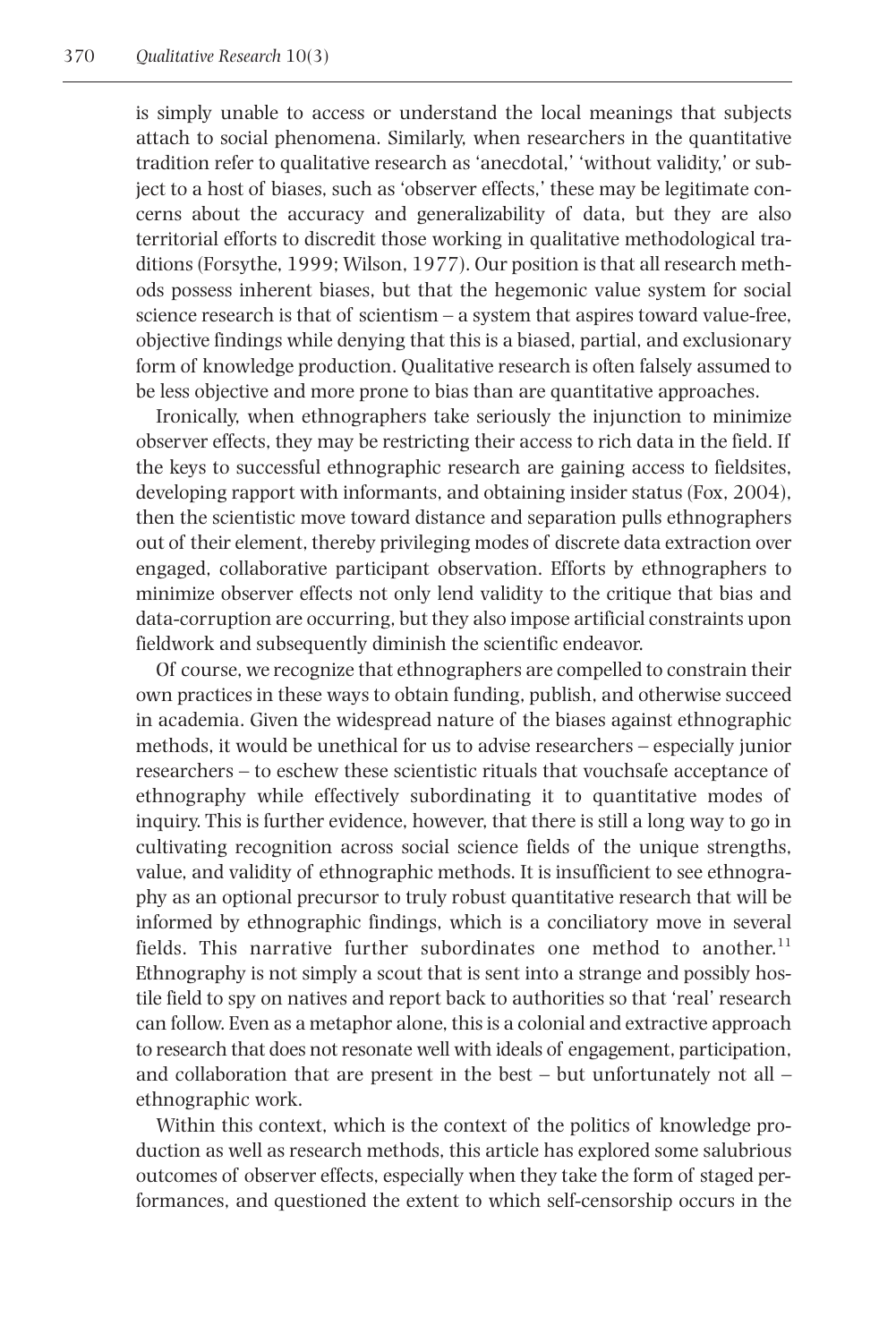field. Staged performances should be warmly accepted as gifts from informants; they are valuable treasures of meaning, abundantly wrapped in multiple layers of interest, assumption, and concern; they are alluring conceits overflowing with interpretive possibility. As anthropologists know, a gift is never merely a gift (Mauss, 1990). The giving of a gift creates and solidifies relationships and obligations, enmeshing people in shared social fabric through ritual. One does not discard the gift or scowl upon it (or its givers), no matter how ugly or useless the gift might seem. The obligation for ethnographers given the gift of a staged performance is to interpret it deeply. Ethnographers should reflect upon what staged performances communicate about what informants desire, how they would like to be seen, what they hold up as ideals, what they think might be important for an outsider to know, how they perceive researchers, and more. All of these messages are present in staged performances in a much more highly concentrated form than in routine interactions and mundane daily practices. This is a gift that must be accepted and passed on to others.

Self-censorship on the part of informants is another way that observer effects are purported to manifest. Undoubtedly, self-censorship or behavior modification do occur when informants feel scrutinized. Ethnographers have argued that over time self-censorship fades away, especially if the researcher becomes taken for granted by informants and/or integrated into the community being studied. There are also waysthat ethnographers can perform 'validity checks' on data they suspect to be dubious, namely by comparing discourse to practice and looking for tensions, or by triangulating articulations from multiple informants and looking for inconsistencies. In employing such pragmatic validity checks, though, one should not lose sight of the fact that all data are open to interpretation and reinterpretation; it is too simplistic to think of some data as true and other data as false. Instead, there are many webs of signification that the ethnographer must navigate to construct a coherent story of cultural meanings, logics, and structures (Clarke, 2005; Geertz, 1973).

Another way of approaching the problem of self-censorship is by carefully noting instances where it does not appear to be happening. We related a few examples from our research projects where people acted against their professional code of ethics (i.e., physicians not obtaining informed consent from patients for voluntary medical procedures) or made racist, sexist, or classist statementsseemingly without concern that their words would become data. In such instances, which are not at allrare, disturbing practices and articulations on the part of informants may actually be *more valid* for occurring in front of researchers. The reasoning behind this conclusion is that self-censorship may be occurring but that these unethical practices or prejudicial claims escaped that filter. In other words, informants might behave much worse when researchers are not present, but it is unlikely that they behave much better.

It is our hope that this serious discussion of observer effects will inform debates about the merits of ethnographic research more broadly. We are under no illusion that all ethnographic projects are equally robust or free from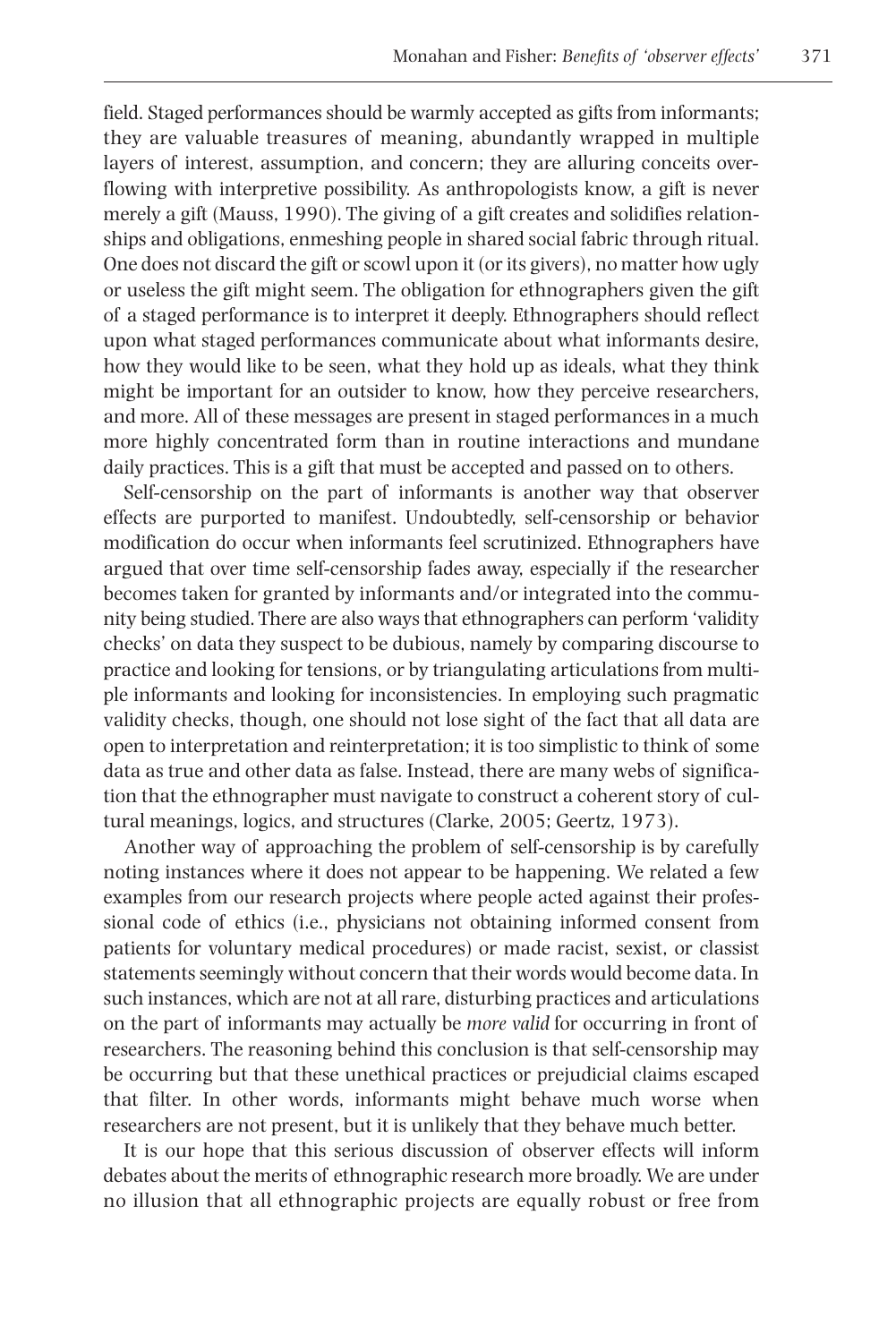corrupting interests, but ethnographic methods should not be subordinated to other methods simply because they do not employ the same techniques, aspire to the same outcomes, or adhere to the same criteria. Additionally, staged performances and self-censorship, or lack thereof, are valuable data in and of themselves, not something to be dismissed. It is the ethnographer's close proximity to and interaction with informants, rather than distance and separation, that affords the transformation of observer effects from distasteful bias to serendipitous boon.

### ACKNOWLEDGEMENT

This material is based upon work supported by the US National Science Foundation under grant numbers 0423672, 0642797, and 0907993 and by the US National Institute of Mental Health through a Kirschstein National Research Service Award, number 5F31MH070222.

#### N O T E S

- 1. Both authors have received comments to this effect from grant reviewers on different projects submitted to the US National Science Foundation (NSF) and National Institutes of Health (NIH). In these instances, reviewers who self-identified as quantitative researchers expressed concern that ethnographic observation cannot help but act as a corrupting form of intervention.
- 2. This is not to say that there are no methods for measuring validity in qualitative research, rather these techniques are not as common as those used in quantitative research. For a discussion on formal approaches to validity in qualitative research, see Cho and Trent (2006).
- 3. Each project discussed mobilized qualitative methods that included ethnographic approaches to research. Detailed information about the specific methods for each of these projects can be found in the papers or books cited in the discussions of each example.
- 4. John Jackson Jr. (2008) reflected on the hierarchies created to rank the social sciences:

There is a general pecking order in the social sciences. We all know that. It moves from economics down through the likes of political science and psychology, finally landing in the realm of sociology and anthropology. The closer one gets to serious mathematics as constituitive [*sic*] of the center of the discipline's exploits, the higher one's salary, the less diverse one's colleagues (in terms of categories such as race or gender), and the more powerful one's academic department. There are exceptions to this formulation, but it holds true quite a bit of the time, no?

- 5. It is common for quantitative researchers to criticize the 'anecdotal' nature of qualitative research, yet quite uncommon for qualitative research to deconstruct statistical methods. This likely stems from the misperception that qualitative methods – 'just talking to people' – is easier and requires less training than do quantitative methods (Forsythe, 1999: 131).
- 6. Building upon Haraway and others in science studies, Casper Jensen and Peter Lauritsen (2005) make the point that 'this partiality is not in itself a problem; indeed, our argument is that it is a *condition* of research. More problematic is the forgetfulness of this partiality' (p.68, original emphasis).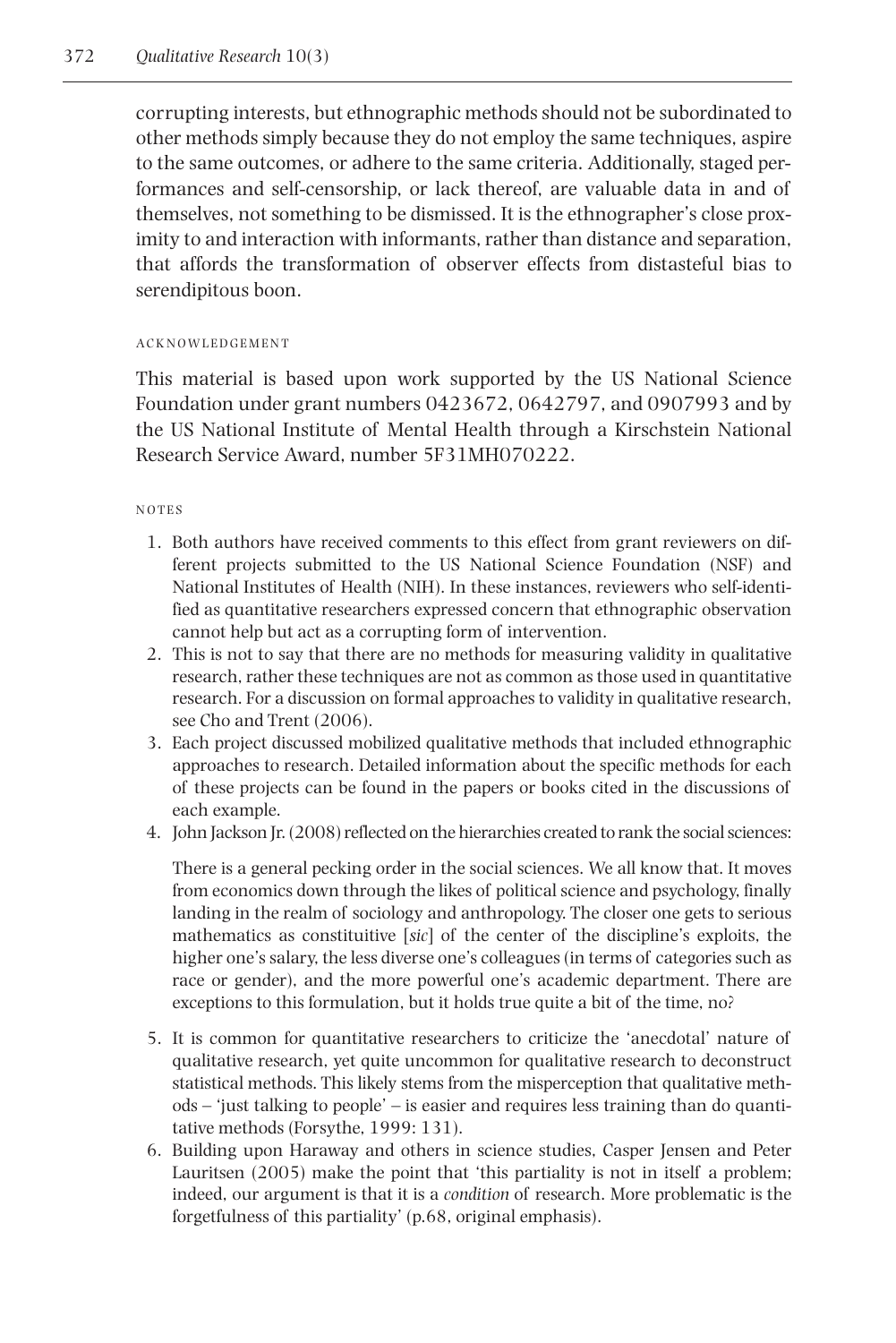- 7. This view of informants and this approach to research is reminiscent of Orientalism. Edward Said (1979) criticized Orientalist scholars for their tendency to create the 'Other' by holding cultures as separate and incommensurable and romanticizing the presumed constancy of the cultures being studied.
- 8. See note 1 for additional information about reviews of grant proposals.
- 9. The question of what is the ethical obligation of ethnographers in cases like these is clearly an important one. Perhaps it is the ethnographers' ethical duty to intervene in order to protect their subject. In this particular case, we did not correct the patient during the consent conference. One of us (TM) did, however, attempt to talk with the patient afterwards, but the patient was ushered by the physician into another room after the procedure, and we were unable to speak with him later. This was an unfortunate and morally problematic outcome to the observation. Should we have the opportunity to re-live the experience, we would certainly have taken the opportunity we had with the patient to correct his misunderstanding.
- 10. Similarly, in her ethnographic study of maternity care, Bowler (1993) found that midwives in the UK perpetuated and mobilized racial stereotypes to shape the care they provided to women.
- 11. Lynne S. Giddings (2006) makes a compelling argument that the move toward 'mixed methods research' also effectively reduces robust and engaged qualitative inquiry to pragmatic instrumentality, usually for purposes of securing funding for research.

#### R E F E R E N C E S

- Agar, Michael (1980) 'Getting Better Quality Stuff: Methodological Competition in an Interdisciplinary Niche', *Urban Life* 9(1): 34–50.
- Appelbaum, Paul S. and Lidz, Charles W. (2008) 'The Therapeutic Misconception', in E.J. Emanuel, R.A. Crouch, C. Grady, R. Lie, F. Miller and D. Wendler (eds) *The Oxford Textbook of Clinical Research Ethics*. New York: Oxford University Press.
- Atkinson, Paul and Hammersley, Martyn (2007) *Ethnography: Principles in Practice* (3rd Edition). New York: Taylor & Francis.
- Beldecos, Athena, Balley, Sarah, Gilbert, Scott, Hicks, Karen, Kenschaft, Lori, Niemczyk, Nancy, Rosenberg, Rebecca, Schaertel, Stephanie and Wedel, Andrew (1988) 'The Importance of Feminist Critique for Contemporary Cell Biology', *Hypatia* 3(1): 61–76.
- Bosk, Charles L. (2001) 'Irony, Ethnography, and Informed Consent', in B. Hoffmaster (ed.) *Bioethics in Social Context*, pp. 199–220. Philadelphia, PA: Temple University Press.
- Bowler, Isobel (1993) '"They're Not the Same as Us": Midwives' Stereotypes of South Asian Descent Maternity Patients', *Sociology of Health & Illness* 15(2): 157–78.
- Burawoy, Michael (1991) 'Introduction', in M. Burawoy (ed.) *Ethnography Unbound: Power and Resistance in the Modern Metropolis*, pp. 1–7. Berkeley, CA: University of California Press.
- Cho, Jeasik and Trent, Allen (2006) 'Validity in Qualitative Research Revisited', *Qualitative Research* 6(3): 319–40.
- Clarke, Adele (2005) *Situational Analysis: Grounded Theory after the Postmodern Turn*. Thousand Oaks, CA: Sage.
- Denzin, Norman K. (1989) *Interpretive Interactionism*. Newbury Park, CA: Sage.
- Denzin, Norman K. and Lincoln, Yvonna S. (2000) 'The Discipline and Practice of Qualitative Research', in N.K. Denzin and Y.S. Lincoln (eds) *Handbook of Qualitative Research*, pp. 1–28. Thousand Oaks, CA: Sage.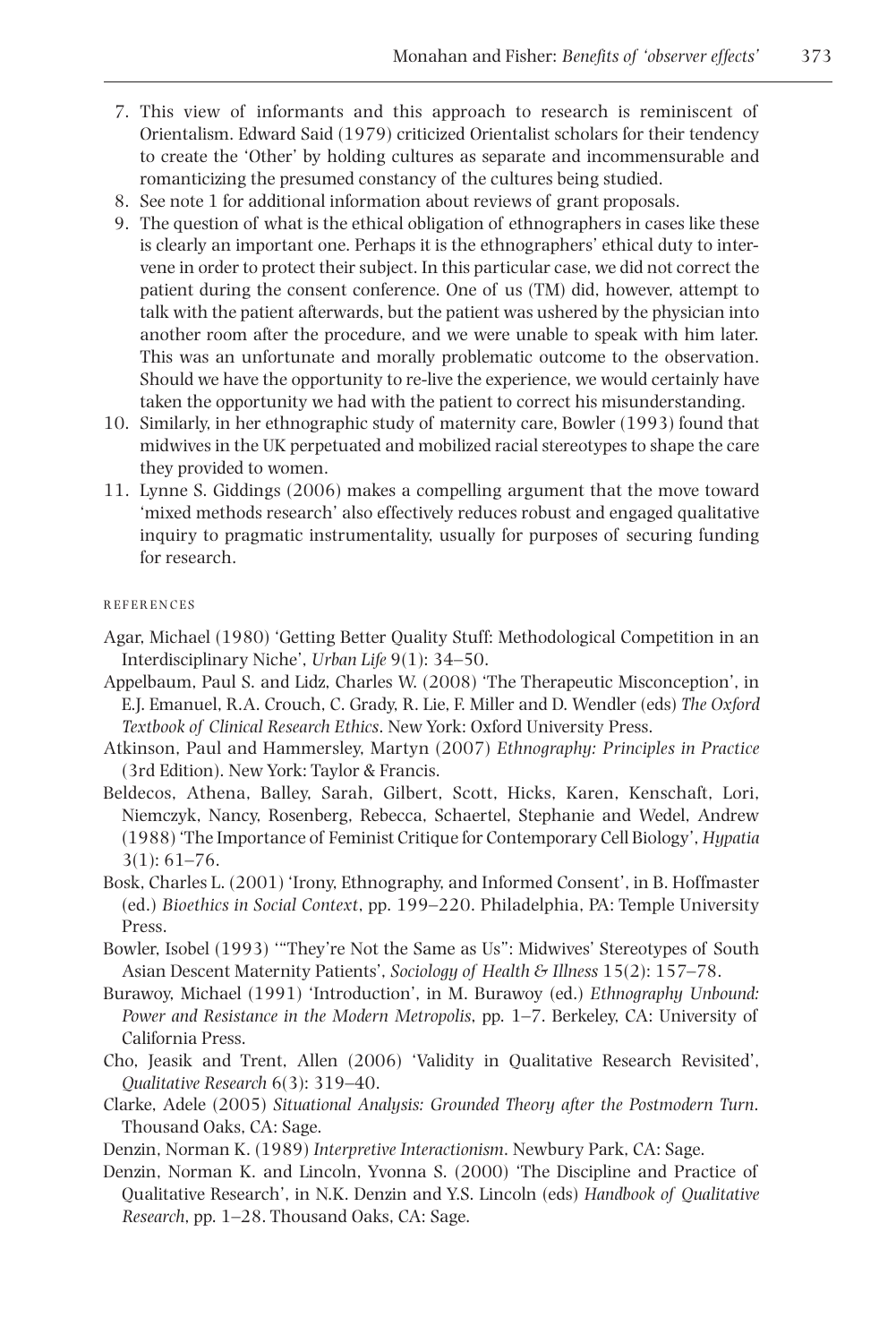- DeVries, Raymond, Anderson, Melissa S. and Martinson, Brian C. (2006) 'Normal Misbehavior: Scientists Talk About the Ethics of Research', *Journal of Empirical Research on Human Research Ethics* 1(1): 43–50.
- Emerson, Robert M., Fretz, Rachel I. and Shaw, Linda L. (1995) *Writing Ethnographic Fieldnotes*. Chicago: University of Chicago Press.
- Fisher, Jill A. (2006) 'Procedural Misconceptions and Informed Consent: Insights from Empirical Research on the Clinical Trials Industry', *Kennedy Institute of Ethics Journal* 16(3): 251–68.
- Fisher, Jill A. (2009) *Medical Research for Hire: The Political Economy of Pharmaceutical Clinical Trials*. New Brunswick, NJ: Rutgers University Press.
- Fisher, Jill A. and Monahan, Torin (2008) 'Tracking the Social Dimensions of RFID Systems in Hospitals', *International Journal of Medical Informatics* 77(3): 176–83.
- Forsythe, Diana E. (1999) '"It's Just a Matter of Common Sense": Ethnography as Invisible Work', *Computer Supported Cooperative Work* 8: 127–45.
- Fox, Renée C. (2004) 'Observations and Reflections of a Perpetual Fieldworker', *The ANNALS of the American Academy of Political and Social Science* 595(1): 309–26.
- Geertz, Clifford (1973) *The Interpretation of Cultures: Selected Essays. New York: Basic Books.*
- Giddings, Lynne S. (2006) 'Mixed-methods Research: Positivism Dressed in Drag?', *Journal of Research in Nursing* 11(3): 195–203.

Haraway, Donna (1988) 'Situated Knowledges: The Science Question in Feminism and the Privilege of Partial Perspective', *Feminist Studies* 14(3): 575–99.

- Haraway, Donna J. (1991) *Simians, Cyborgs, and Women: The Reinvention of Nature*. New York: Routledge.
- Haraway, Donna J. (1997) *Modest\_Witness@Second\_Millennium.FemaleMan\_ Meets\_OncoMouse: Feminism and Technoscience*. New York: Routledge.
- Harding, Sandra (1991) *Whose Science?Whose Knowledge?: Thinking fromWomen's Lives*. Ithaca, NY: Cornell University Press.
- Harding, Sandra (1998) *Is Science Multi-Cultural?: Postcolonialisms, Feminisms, and Epistemologies*. Bloomington, IN: Indiana University Press.
- Hess, David J. (1995) *Science and Technology in a Multicultural World: The Cultural Politics of Facts and Artifacts*. New York: Columbia University Press.
- Hess, David J. (2001) 'Ethnography and the Development of Science and Technology Studies', in P. Atkinson, A. Coffey, S. Delamont, J. Lofland and L. Lofland (eds) *Sage Handbook of Ethnography*, pp. 234–45. Thousand Oaks, CA: Sage.
- Hubbard, Ruth (1988) 'Science, Facts, and Feminism', *Hypatia* 3(1): 5–17.
- Hunt, Morton M. (1985) *Profiles of Social Research: The Scientific Study of Human Interactions*. New York: Russell Sage Foundation.
- Jackson Jr., John L. (2008) 'Anthropology: The Softest Social Science?', *The Chronicle of Higher Education*, URL (consulted July 29 2008): http://chronicle.com/review/ brainstorm/index.php?id=680
- Jensen, Casper and Lauritsen, Peter (2005) 'Qualitative Research as Partial Connection: Bypassing the Power-Knowledge Nexus', *Qualitative Research* 5(1): 59–77.
- Juris, Jeffrey S. (2008) *Networking Futures: The Movements Against Corporate Globalization*. Durham, MD: Duke University Press.
- Kaplan, Gisela and Rogers, Lesley (1994) 'Race and Gender Fallacies: The Paucity of Biological Determinist Explanations of Difference', in E. Tobach and B. Rosoff (eds) *Challenging Racism and Sexism: Alternatives to Genetic Explanations of Difference*. New York: The Feminist Press at The City University of New York.
- Knorr-Cetina, K. (1999) *Epistemic Cultures: How the Sciences Make Knowledge*. Cambridge, MA: Harvard University Press.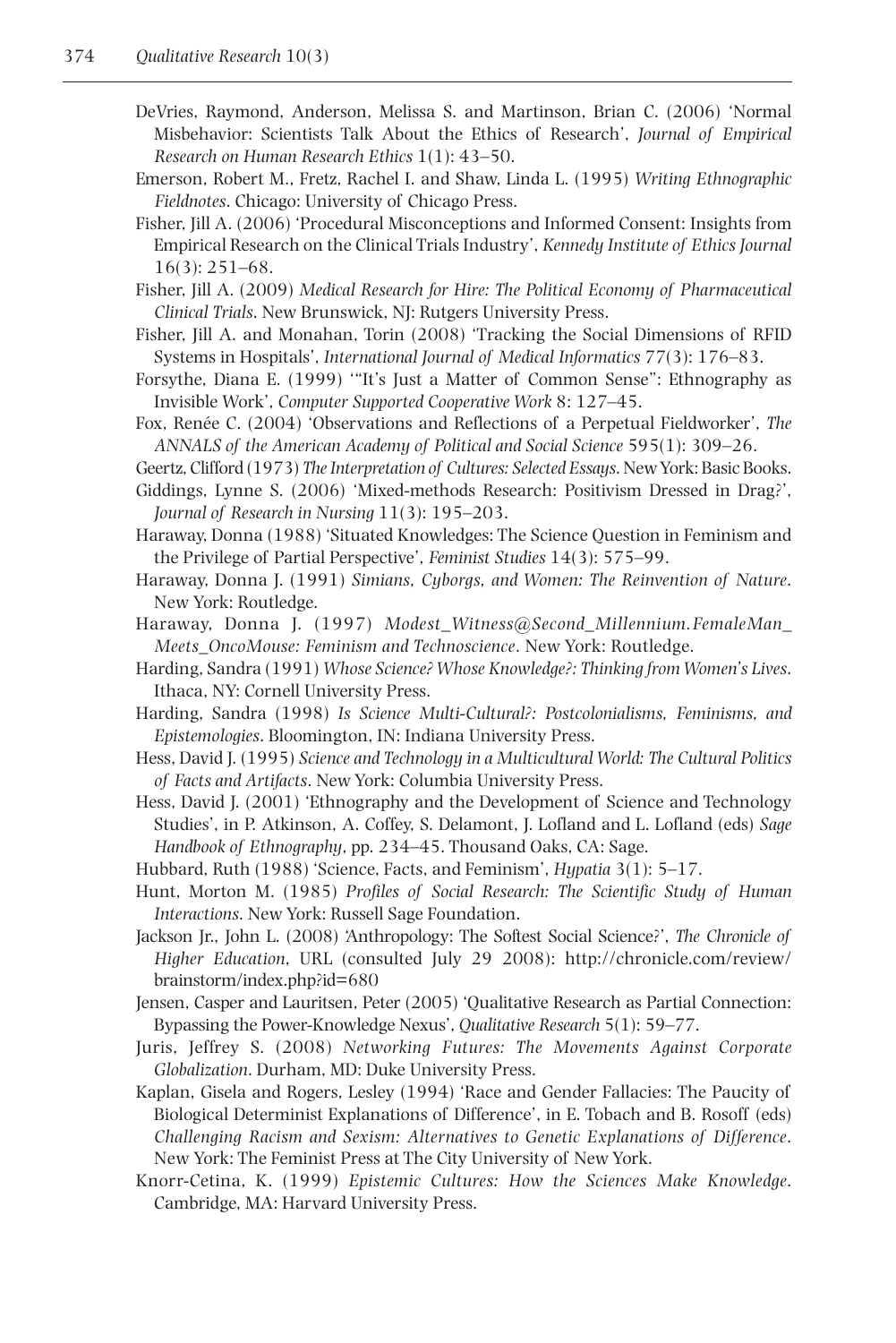- Latour, Bruno and Woolgar, Steve (1986) *Laboratory Life: The Construction of Scientific Facts*. Princeton, NJ: Princeton University Press.
- LeCompte, Margaret D. and Goetz, Judith Preissle (1982) 'Problems of Reliability and Validity in Ethnographic Research', *Review of Educational Research* 52(1): 31–60.
- Longino, Helen E. (1990) *Science as Social Knowledge: Values and Objectivity in Scientific Inquiry*. Princeton, NJ: Princeton University Press.
- Lukacs, John (2001) 'Heisenberg's Recognitions: The End of the Scientific World View', in M. Lederman and I. Bartsch (eds) *The Gender and Science Reader*, pp. 225–30. New York: Routledge.
- Mauss, Marcel (1990) *The Gift: Forms and Functions of Exchange in Archaic Societies*. London: Routledge.
- McDonald, Seonaidh (2005) 'Studying Actions in Context: A Qualitative Shadowing Method for Organizational Research', *Qualitative Research* 5(4): 455–73.
- Monahan, Torin (2007) '"War Rooms" of the Street: Surveillance Practices in Transportation Control Centers', *The Communication Review* 10(4): 367–89.
- Monahan, Torin (2008) 'Editorial: Surveillance and Inequality', *Surveillance & Society* 5(3): 217–26.
- Monahan, Torin and Wall, Tyler (2007) 'Somatic Surveillance: Corporeal Control through Information Networks', *Surveillance & Society* 4(3): 154–73.
- Patton, Michael Quinn (2002) *Qualitative Research and Evaluation Methods*(3rd Edition). Thousand Oaks, CA: Sage.
- Porter, Theodore M. (1995) *Trust in Numbers: The Pursuit of Objectivity in Science and Public Life*. Princeton, NJ: Princeton University Press.
- Restivo, Sal (1985) *The Social Relations of Physics, Mysticism, and Mathematics: Studies in Social Structure, Interests, and Ideas*. New York: Springer.
- Restivo, Sal (1988) 'Modern Science as a Social Problem', *Social Problems* 35(3): 206–25.
- Restivo, Sal and Bauchspies, Wenda (2006) 'The Will to Mathematics: Minds, Morals, and Numbers', *Foundations of Science* 11(1–2): 197–215.
- Said, Edward W. (1979) *Orientalism* (1st Vintage Books Edition). New York: Vintage Books.
- Shipman, Marten D. (1997) *The Limitations of Social Research* (4th Edition). London: Longman.
- Spano, Richard (2005) 'Potential Sources of Observer Bias in Police Observational Data', *Social Science Research* 34: 591–617.
- Spano, Richard (2006) 'Observer Behavior as a Potential Source of Reactivity: Describing and Quantifying Observer Effects in a Large-Scale Observational Study of Police', *Sociological Methods & Research* 34(4): 521–53.
- Speer, Susan A. and Hutchby Ian (2003) 'From Ethics to Analytics: Aspects of Participants' Orientations to the Presence and Relevance of Recording Devices', *Sociology* 37(2): 315–37.
- Stoddart, Kenneth (1986) 'The Presentation of Everyday Life', *Journal of Contemporary Ethnography* 15(1): 103–21.
- Tuana, Nancy (1988) 'The Weaker Seed The Sexist Bias of Reproductive Theory', *Hypatia* 3(1): 35–59.
- Wall, Tyler (2009) 'The Fronts of War: Military Geographies, Local Logics, and the Rural Hoosier Heartland'. Doctoral Dissertation, Justice and Social Inquiry, Arizona State University, Tempe.
- Wilson, Stephen (1977) 'The Use of Ethnographic Techniques in Educational Research', *Review of Educational Research* 47(2): 245–65.